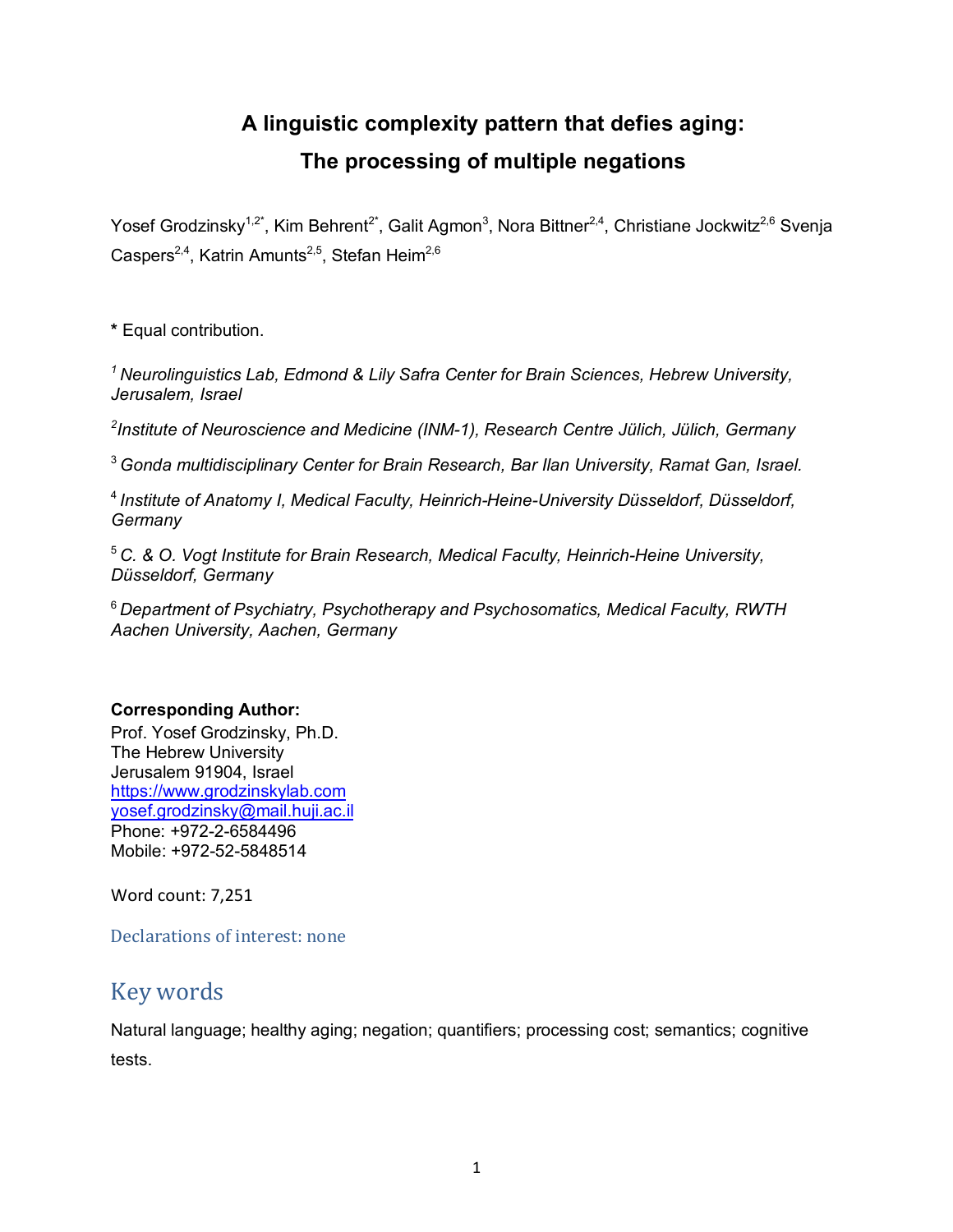## 1. Introduction

### **1.1 Aging Cognition**

As we age, many things become more difficult. Among the abilities affected are cognitive ones – we become slower and make more mistakes. But just showing that the old are slower than the young, or that they make more errors, is not necessarily informative regarding a specific function. If a cognitive function becomes more impaired than others with age, this differential would provide evidence for its modularity; conversely, if two functions decline together, then we might be led to conclude that they are directly connected or modulated by some shared latent factor. Here, we point to an unusually selective pattern of change that may have important implications to our understanding of the internal structure of cognition and aging. Against a familiar background, in which the decline of certain functions follows a complexity schema, we identify a unique function that does not. We then discuss the implications of this novel finding.

Since the mid-1960s, evidence has accumulated that cognitive abilities are affected differentially during aging (Anderson & Craik 2017). Based on the refined model of Cattell (e.g. 1963) that the representation of knowledge ("crystallized intelligence") on the one hand can be distinguished from procedural or processing abilities ("fluid intelligence") on the other hand, the literature now presents a highly specified picture of cognitive aging. Whereas some (mostly representation-related) domains like vocabulary knowledge, or semantic memory remain rather stable in higher ages, procedural factors such as processing speed, executive functions, reasoning, episodic and working memory, selected and divided attention, or word recall (but not numerosity estimation) tend to decline with age (Lemaire & Lecacheur, 2007; Rönnlund, Nyberg, Bäckman, & Nilsson, 2005; Rönnlund & Nilsson, 2006; Salthouse 2009; Schaie 2005; for a reviews cf. Oschwald et al. 2019; Chen et al. 2017; or Salthouse 2010). Moreover, studies of cognitive aging have typically demonstrated deficiencies in elderly populations by setting up a hierarchy of complexity among stimuli, and showing that this hierarchy predicts the order of increased difficulty or breakdown in the old (for executive functions measured e.g. van der Elst et al., 2006; Salthouse, Atkinson, & Berish, 2003; Salthouse, Fristoe, & Rhee, 1996; Salthouse & Meinz, 1995; Salthouse, Pink, & Tucker-Drob, 2008; for a review cf. Salthouse et al. 2010).

In the domain of language processing, similar results have been obtained in tests that probed a variety of communicative abilities (see Bortfeld, Leon, Bloom, Schober, & Brennan, 2001 for verbal fluency; Kemper, Herman, & Liu, 2004, for language production; Sommers & Danielson, 1999, for word recognition). In general, there seems to be a distinction between language comprehension (largely preserved) vs. production (affected), and post-hoc processing (preserved)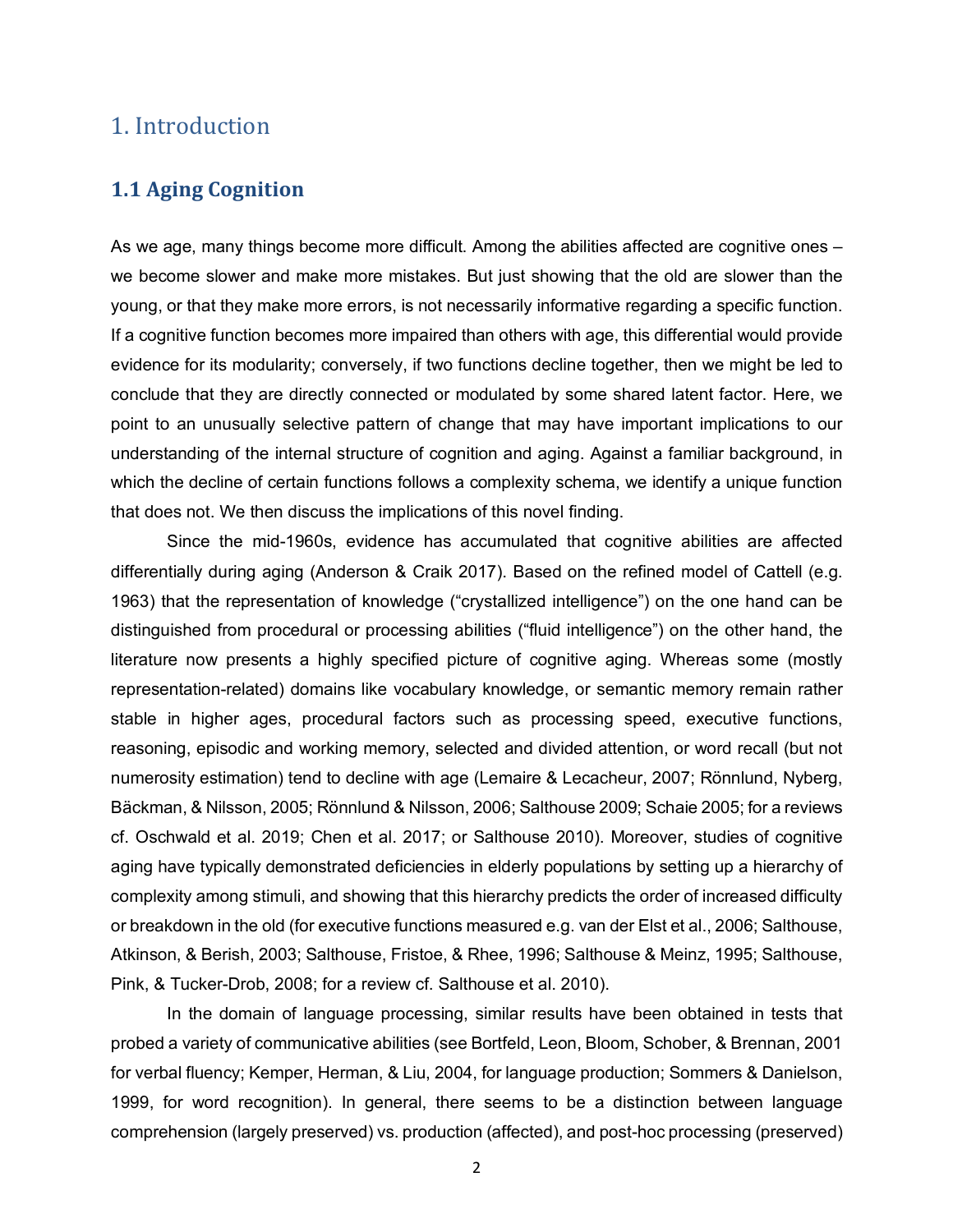vs. real-time processing (affected). Of special relevance here are studies of sentence comprehension and aging (Stine-Morrow, Ryan & Leonard, 2000; Wingfield, Peelle & Grossman, 2003; Christianson, Williams, Zacks, & Ferreira, 2006). Wingfield et al., to take one example, presented younger and older participants with subject-relative clauses, e.g., *Men that assist women are helpful*, and object-relative clauses, e.g., *Women that men assist are helpful*. Participants were asked to decide whether the agent of the only mentioned action (*assist*) was male or female. Predictably, older participants (61-80 years) were generally slower and made more mistakes. More importantly, while both younger and older adults took longer to respond correctly to object-relatives than to subject-relatives, this difference was significantly amplified for the older adults. That is, aging does not just imply a general decrease in performance: it may affect specific language processes in highly specific ways.

In this paper, we investigate a new dimension of language in aging – *negation in natural language sentences*. This choice is not accidental: negation is a fundamental building block of language, reasoning, and hence communication in general. Not surprisingly, it was one of the first linguistic functions for which a processing cost was demonstrated (Wason, 1959), and is presently known as a distinct source of sentence complexity (Carpenter & Just, 1975; Clark, 1976, *passim*). This makes negation a prime candidate for an aging study. Past studies have focused on the processing cost of a single negation (whether implicit or overt). Here, we enriched the inventory, and constructed stimuli that contained zero, one, or two negations. The resulting stimulus set harbored a richer complexity scale, which enabled us to derive clear predictions for aging. We tested these predictions in a sentence verification paradigm with a relatively large aging population (*n* = 105). In parallel, we tested the same participants on complexity-based, non-linguistic tasks, which allowed cross-task comparisons.

### **1.2. Negation and its variants – a processing complexity perspective**

Initial hints that negation increases processing difficulty is due to Wason (1959) and Clark & Chase (1972), who followed his lead. They found a delay in the verification of negated and non-negated sentences, which depicted spatial relations between objects (Table 1).

|                                     | star above plus | plus above star |
|-------------------------------------|-----------------|-----------------|
| $(1)$ a. The star is above the plus | True            | False           |
| b. The star isn't above the plus    | False           | True            |

| True  | Fals |
|-------|------|
| False | Tru  |
|       |      |

**Scenario**

Table 1: some of Clark & Chase's (1972) materials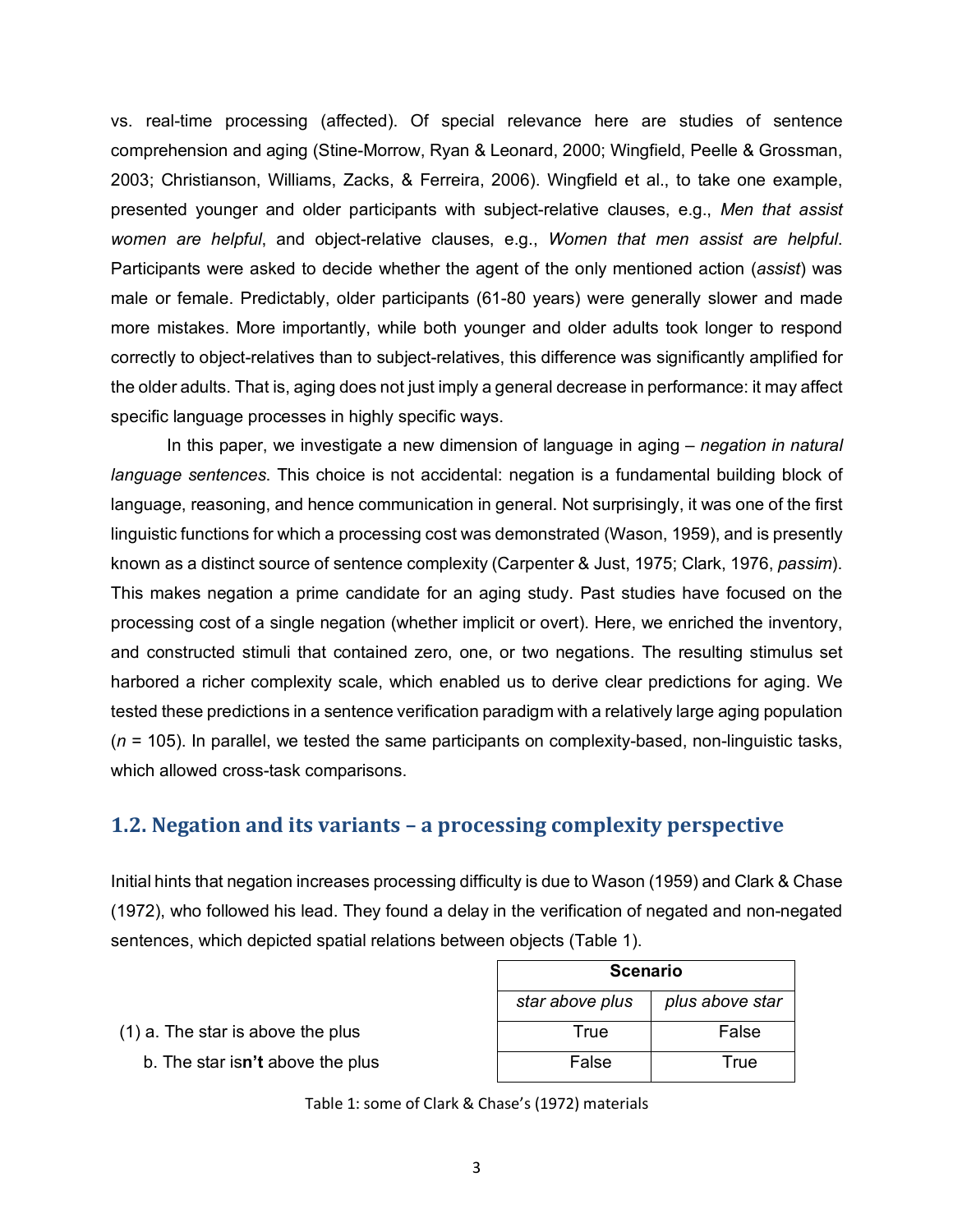If you add a negation (**not**, **n't**), you add a word to the sentence – a confounding factor for which their experiment did not control. But there are instances where the addition of a negation does not add a word – expressions whose behavior indicates that they contain a negation implicitly. In classical logic, negation is defined as an operator  $(\neg)$  that reverses truth value (2a). The subsequent reversal of the direction of inferences (2b) was already identified in ancient times, by Greek logicians:

#### (2) a. **Truth-value Reversal**:

p is TRUE iff ¬p is FALSE (p=1 iff ¬p =0) = p *is true just in case not*(p) *is false*

b. **Inference Reversal to the Contrapositive (Inversion)**:

*p* $\rightarrow$ *q* iff  $\neg$  $\rightarrow$  $\rightarrow$ *p*  $\rightarrow$  *p*  $\rightarrow$  *p* entails q *is equivalent to not*(q) entails *not*(p)

These two properties are also attested in natural language sentences: sentential negation reverses the direction of inference between sentences. To see that, we first consider the sentence '*Every boy in the room was a student and a runner*' (3a): it asserts that for every boy who was in the room, it is true that he was both a student and a runner. In other words, given a set of boys,  $A = \{x/x = boy\}$ , this set is a subset of the set of individuals who were both students and runners,  $B_{SR}$ ={y=student & y=runner}. In set theoretic notation:  $A \subseteq B_{SR}$ . Why? Because it asserts that all the boys were both students and runners (however, there may have been girls in the room who were students and runners as well).

Next, consider the set  $B_{SR}$ : it is itself a subset of the set of students  $B_{S}$ , which is the set denoted by the predicate in (3b),  $B_s = \{z/z = student\}$ . Every person who is both a student and a runner is a student (but not necessarily vice versa). In set theoretic notation,  $B_{SR} \subset B_S$ . Thus (3a) describes a smaller set of propositions than (3b). In terms of entailment relations, (3a) entails (3b).

With this in mind, we can show that negation reverses entailment direction: if (3a) entails (3b), or B<sub>SR</sub> $\subseteq$  B<sub>S</sub>, then we expect that adding a negation to each would reverse the entailment, or  $\overline{B}_{S}\subseteq \overline{B}_{SR}$ . Indeed, in the negation-containing (3c,d), inference direction is reversed – from (3c) to (3d):

- (3) a. Every boy in the room was a student and a runner
	- $b. \Rightarrow$  Every boy in the room was a student
	- c. Every boy in the room was **not** a student
	- $d \Rightarrow$  Every boy in the room was **not** (a student and a runner)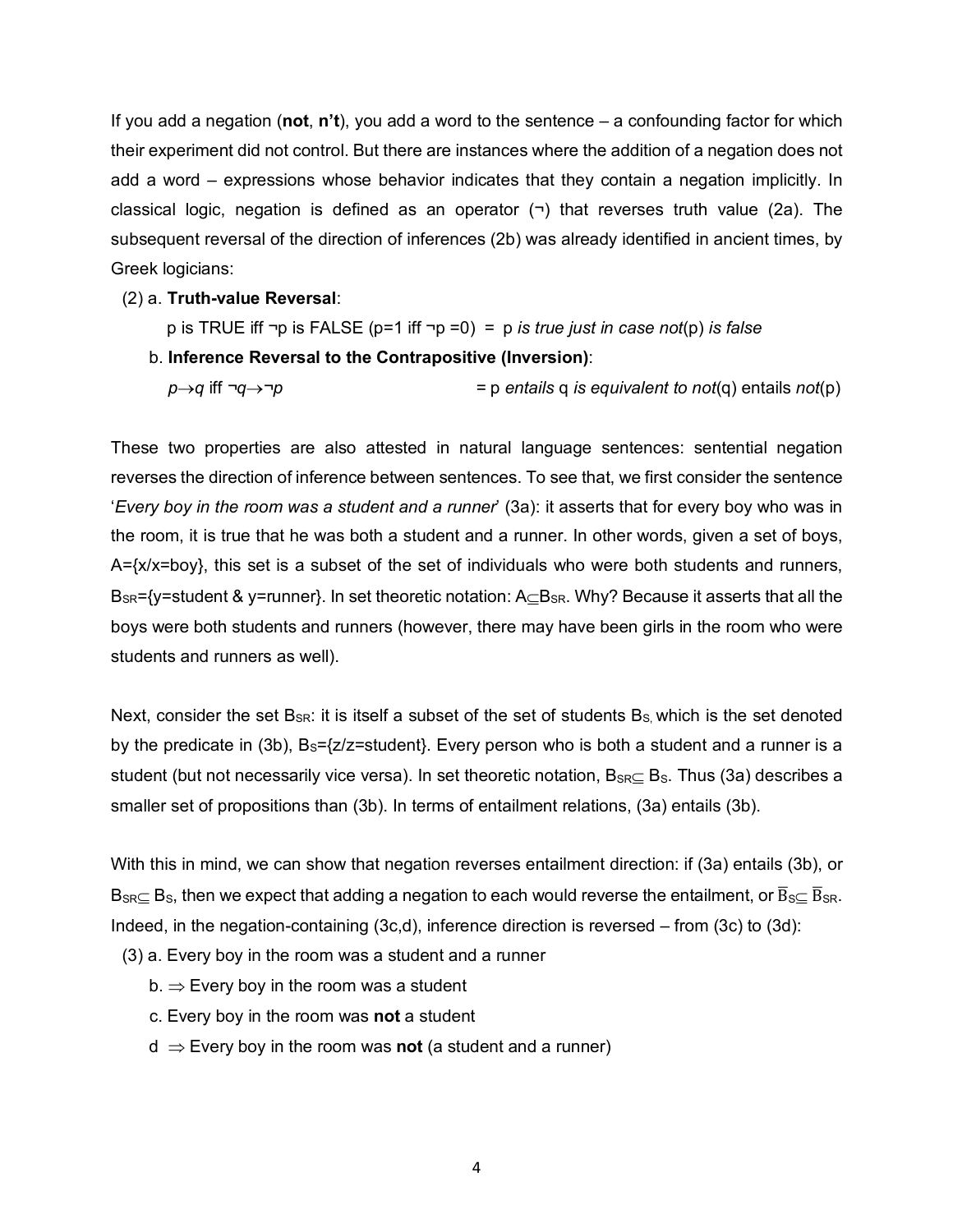Moreover, the addition of a second negation to a sentence again reverses entailment direction. The entailment direction in (4a) and (4b) is the same:

- (4) a. It is the case that every boy there was a student and a runner  $\Rightarrow$  It is the case that every boy there was a student
	- b. It is **not** the case that every boy there was **not** a student and a runner  $\Rightarrow$ It is **not** the case that every boy there was **not** a student

So negation has a clear effect on the entailment relation between sentences. In addition, negation may actually be completely *hidden* inside a word. Hidden, or implicit, negation is discovered when entailment-reversal and related properties are observed in the presence of a word that contains an implicit negation. This is the case in words such as *less* or *few*. We illustrate this via the polar pair of quantifiers <*more*, *less*>. The entailment pattern for *more* resembles the previous cases (5a). But when *more* is replaced by *less*, the entailment is reversed (5b).

- (5) a. More-than-half of the boys in the room were students and runners
	- $\Rightarrow$  More-than-half of the boys in the room were students
	- b. **Less**-than-half of the boys in the room were students
		- $\Rightarrow$  Less-than-half of the boys in the room were students and runners

The parallel between the entailment pattern observed for negation, and that observed for *less*, has been among the reasons that have led students of negation to conclude that *less* (but not *more*) behaves as if it contains an implicit negation. Similar considerations hold of *few* and some other words, which contrast with *some*, *at least*, and other quantificational expressions. The contrast between the two groups has become known as one of monotonicity, whereas the former are said to induce *downward monotone* environments, and the latter - *upward monotone* ones (cf. Klima, 1964; Ladusaw, 1980; Chierchia, 2013). Our study, then, builds on monotonicity contrasts.

Turning to processing, it has long been known that negation has its own processing cost – negated sentences evoke longer RTs in various processing tasks compared to non-negated ones (∆RT=RT<sub>neg</sub> – RT<sub>pos</sub>> 0; Wason, 1959; Clark & Chase, 1972, *passim*). This is usually viewed as integration time cost – the time it takes to integrate the negation into the meaning of the sentence, which has been estimated as roughly 1500 ms (Hasson & Glucksberg, 2006; Kaup et al., 2006, 2005; Kaup & Zwaan, 2003). A rich set of data, accumulated in the past 50 years, has been used to bolster several approaches, from an account based on a denial of contextual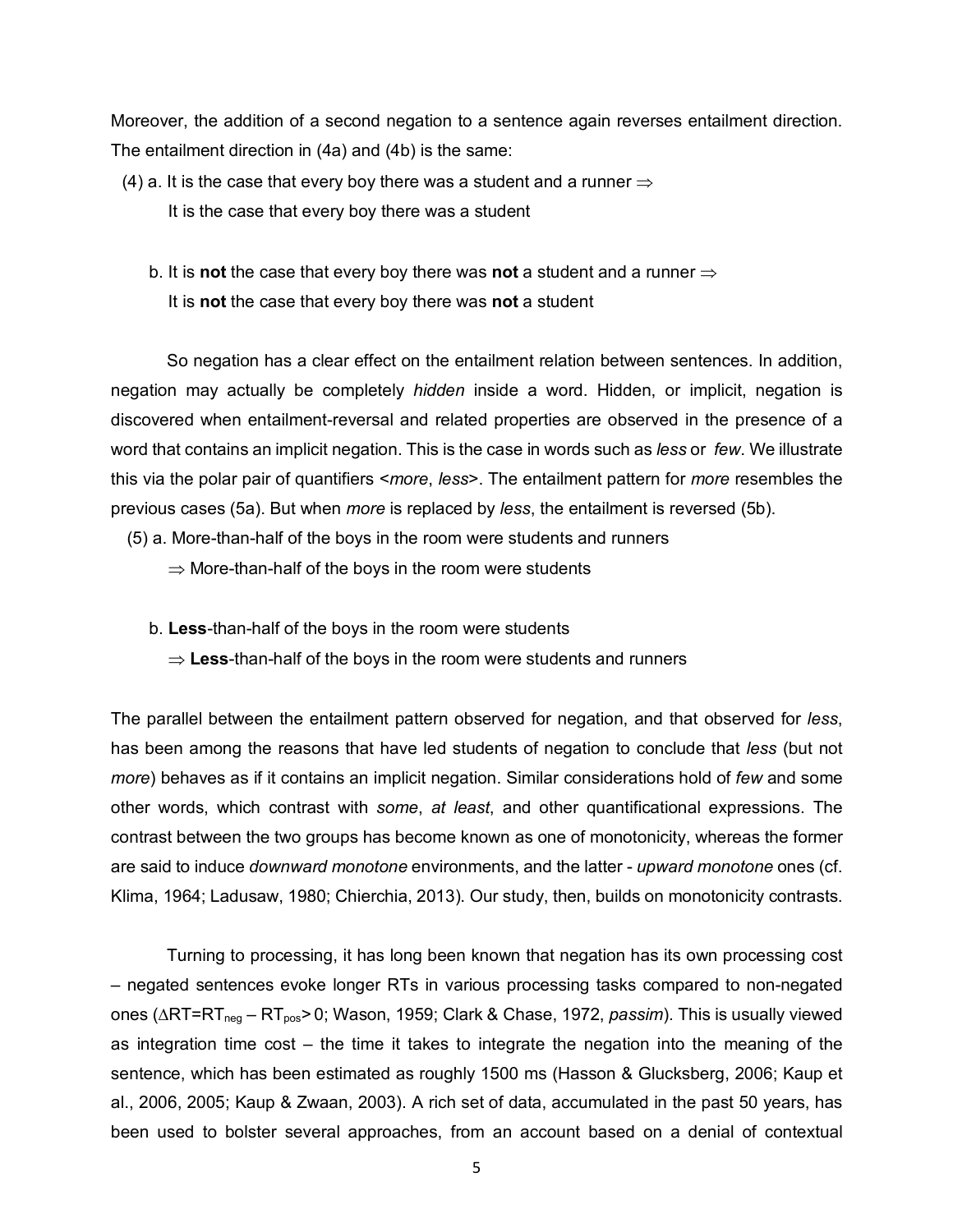dependency (Moxey, Sanford & Dawydiak, 2001; Orenes, Moxey, Scheepers, & Santamaría, 2016; Tian & Breheny, 2016) to Kaup's two-stage model, by which in negation comprehension first strips a negated sentence off the negation, interprets it, and then reverses truth-value; yet others relate the added cost to representational complexity (Agmon et al., submitted). The present investigation is not intended to adjudicate between these approaches; rather, as will become apparent shortly, we seek to study cumulative effects of negation in aging, as ours is a study of multiple negative operators in an adult population partitioned into two age groups.

We now turn to implicit negation, whose processing was first pursued experimentally by Just & Carpenter (1971). They used polar quantifiers – pairs of expressions of quantity <*many*, *few*>, thus measuring the processing cost of implicit negation through a speeded sentence verification paradigm. In current terminology, they studied the processing contrast between upward with downward monotone quantifiers, and in addition, pitted the monotonicity factor against truth value (Table 2):

 $(6)$  a. Many of the dots are red b. Few of the dots are black

| <b>Scenario</b> |                 |  |  |
|-----------------|-----------------|--|--|
| 2 black, 14 red | 14 black, 2 red |  |  |
| True            | False           |  |  |
| True            | False           |  |  |

Table 2: materials for Just & Carpenter (1971)

Participants determined the truth value of each sentence against an image containing only black and red dots. In the context of the stimuli, sentences (6a-b) have the same truth conditions. Sentence (5b) generated slower responses, providing processing confirmation to the negationbased analysis of this polar pair, that is  $RT_{\text{many}}$  <  $RT_{\text{few}}$ . More recent work (Deschamps et al., 2015; Grodzinsky et al., 2018) refined and extended this work. Among other things, it demonstrated that the same processing effect is obtained for another polar pair, namely *more-* and *less-than-half*. That is, they found monotonicity effect:  $RT_{more\text{-}than\text{-}half}$  <  $RT_{Less\text{-}than\text{-}half}$ .

Next, consider what happens when an explicit negation is inserted to the sentences in (5) – those containing a quantifier in subject position. When added to a sentence with *more,*  entailment direction is predictably reversed. Adding a negation to (7a) switches it from upward to downward monotonicity (7b); when added to a sentence with *less* (8a), entailment direction is also reversed (8b), akin to the reversal previously observed for a double negation (4c):

- (7) a. More-than-half of the boys were students and runners
	- $\Rightarrow$  More-than-half of the boys were students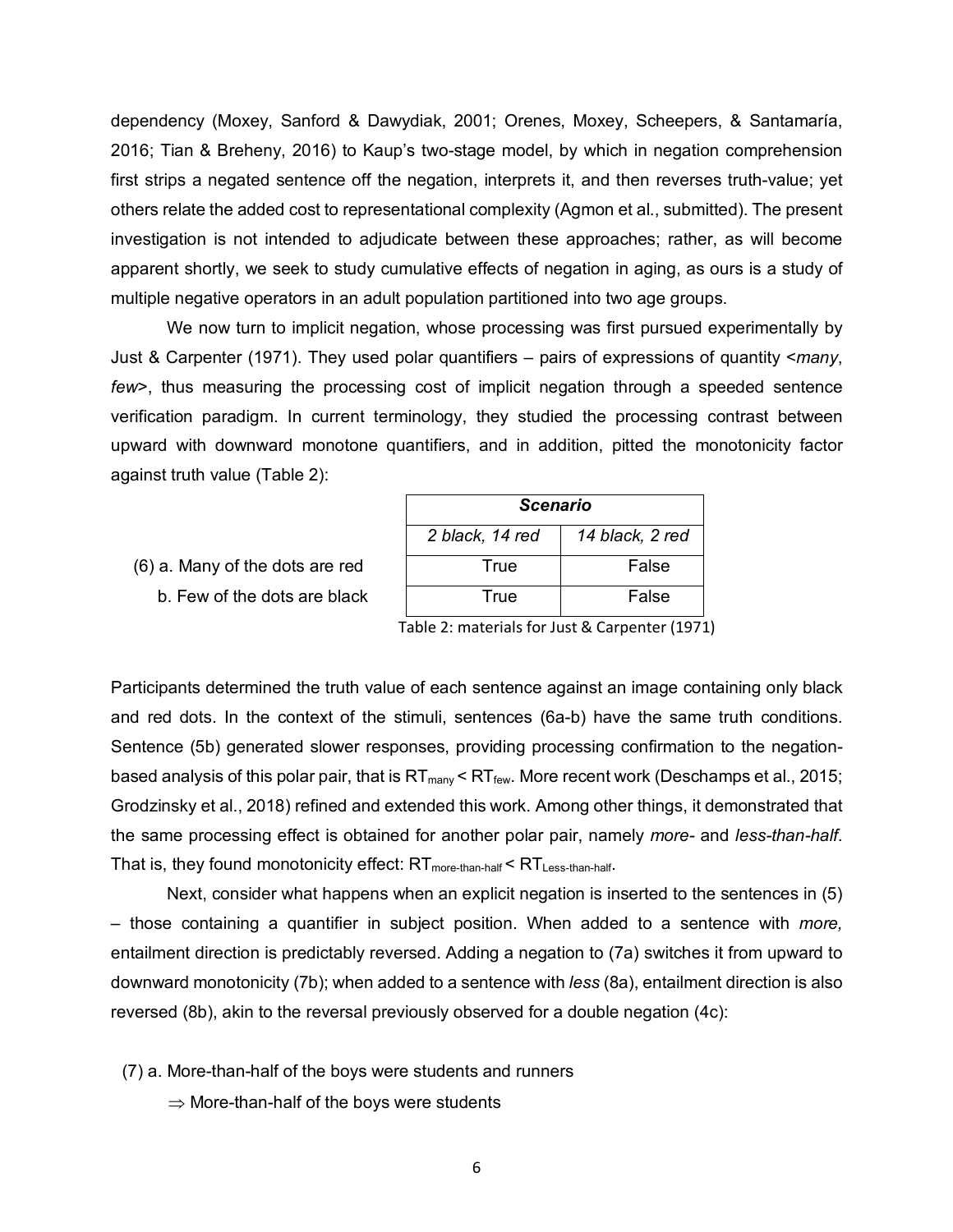- b. **Not** more-than-half of the boys were students
	- $\Rightarrow$  **Not** more-than-half of the boys were students and runners
- (8) a. **Less**-than-half of the boys were students
	- $\Rightarrow$  Less-than-half of the boys were students and runners
	- b. **Not less**-than-half of the boys were students and runners
		- $\Rightarrow$  **Not less-than-half of the boys were students**

These entailment patterns can be used for the establishment of a complexity hierarchy with measurable processing consequences. Our experiment, which we motivate next, featured sentences that exhibit these rich patterns, that we studied in the aging.

### **1.3 A complexity hierarchy of multiple negations and the cost of aging**

The current state-of-the-art can be summarizes as follows: (a) The processing cost of negation (whether explicit or implicit) indicates that it is supported by a distinct cognitive component, that is taxed cumulatively; (b) Aging has its cost, too, and as we have seen, slowed processing in aging is measured for specific cognitive components.

In this context, we studied whether and how the cognitive component entrusted with negation processing in sentential context is affected by normal aging. For that, we carried out a comparative study, that measured processing times of single and multiple negation across age groups. This relatively simple design was intended to manipulate explicit and implicit negation (*Neg* henceforth) as in (7)-(8) above, and keep the rest of our sentence materials (*S*) constant so they can be treated as a single cognitive component. The resulting materials are thus built out of two cognitive components: *S*, *Neg*. Our null hypothesis was (9):

- $(9)$   $H_0$ : sentence processing cost is
	- a. additive in the number of cognitive components;
	- b. increased in aging.

Two predictions follow from **H**<sub>0</sub>:

**Pneg**: Verification times are longer for sentences that contain more negations. Let S1, S2 be a pair of sentences, identical up to the number of negations ( $n^{neg}$ <sub>S</sub>) that each contains; and let  $n^{neg}$ <sub>S2</sub> >  $n^{neg}_{s1}$  (S2 has more negations than S1). Then  $\triangle RT^{neg}$  =  $RT_{s2}$  –  $RT_{s1}$  > 0.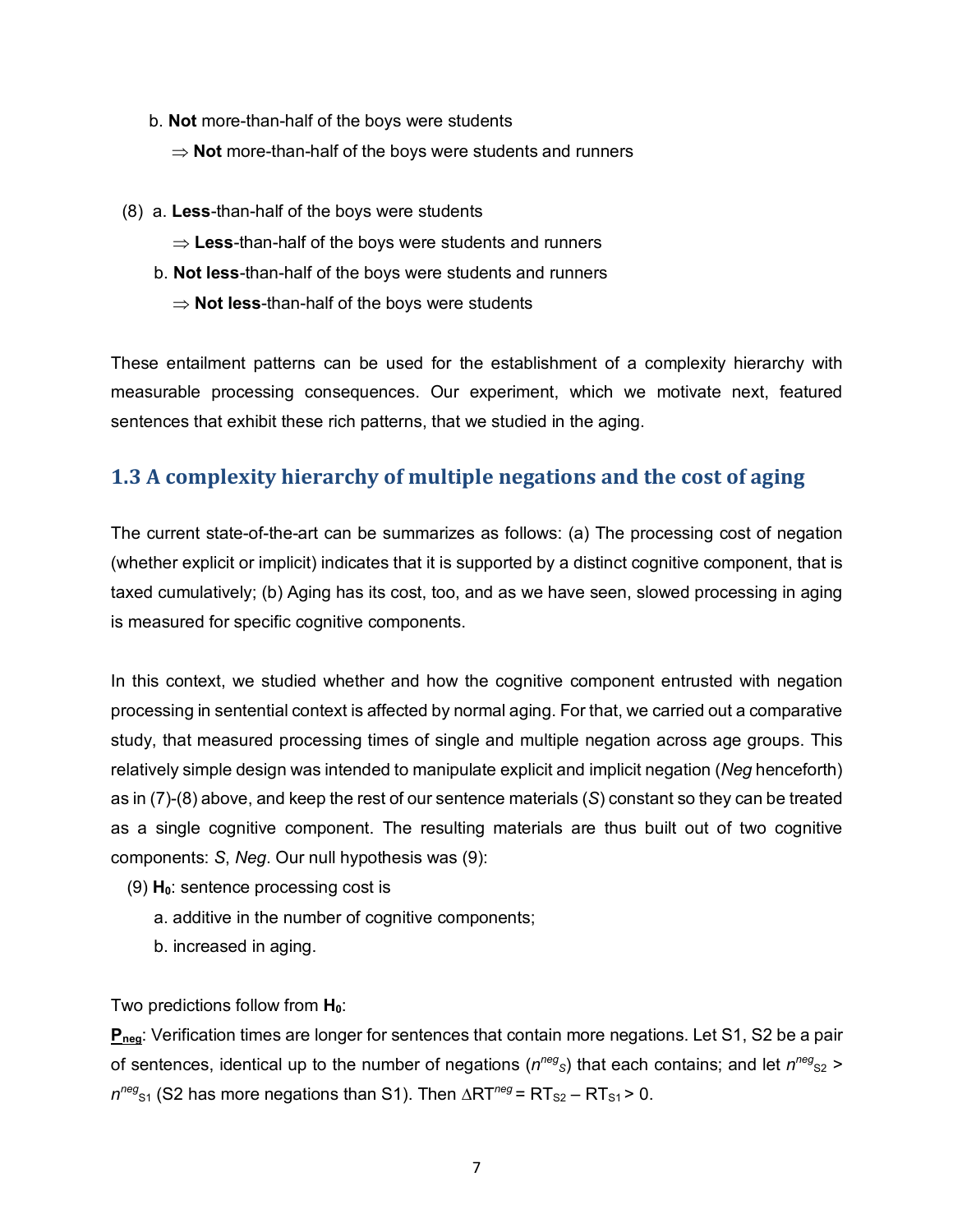**P<sub>aging</sub>: For every cognitive component x, aging incurs added processing cost.** ∀x.x=*Cognitive Component*:  $\triangle RT_{aqe}(x) = RT(x)_{old} - RT(x)_{young} > 0$ .

Thus, by **Paging**, the basic sentence component and each negation component would incur an aging cost unit (reflected in elevated RT); by  $P_{\text{neg}}$ , every negation would further incur a negation cost unit. This translates into clear predictions for any experiment with negation containing sentences, in younger and older groups of adults. We tested these predictions in a verification experiment, conducted with participants of two age groups. The experiment featured sentences with zero, one, and two negations (*S, S+Neg, S+2\*Neg*). Sentences with zero or two negations moreover led to *positive*, or upward monotone, representations (pos*X*pos=pos; neg*X*neg=pos); whereas sentences with one negation result in a negative representation (pos*X*neg=neg; neg*X*pos=neg) Cf. Fauconier, 1975; Ladusaw, 1979; Chierchia, 2013 for linguistic discussion.

# 2. The experiment

### **2.1. Design and predictions**

Seeking to go beyond extant studies, we built a richer array which we could study in aging. We constructed sentence stimuli with no, one, or two negations by combining explicit and implicit negations, resulting in a 2 x 2 array as in Table 3, in which the English translations are above the original German sentences that were used.

|                                                                                                 |     |                   | <b>Quantifier (±Implicit Negation)</b>                                           |                                                                                               |  |
|-------------------------------------------------------------------------------------------------|-----|-------------------|----------------------------------------------------------------------------------|-----------------------------------------------------------------------------------------------|--|
|                                                                                                 |     |                   | Positive                                                                         | Negative                                                                                      |  |
|                                                                                                 |     |                   | 1.1.                                                                             | 2.1.                                                                                          |  |
|                                                                                                 |     | Neg               | More than half of the circles are blue                                           | <b>Less than half of the cirices are blue</b>                                                 |  |
|                                                                                                 | ped |                   | Mehr als die Hälfte der Kreise sind blau                                         | Weniger als die Hälfte der Kreise sind blau                                                   |  |
| (±Explicit negation)                                                                            |     | $e_{\mathcal{O}}$ | 1.2.                                                                             | 2.2.                                                                                          |  |
|                                                                                                 |     |                   | Not more than half of the circles are blue                                       | <b>Not less than half of the circles are blue</b>                                             |  |
|                                                                                                 |     |                   | Nicht mehr als die Hälfte der Kreise sind blau                                   | Nicht weniger als die Hälfte der Kreise sind blau                                             |  |
|                                                                                                 |     |                   | Table 3: sentence materials, featuring a NEGATION factor and a QUANTIFIER factor |                                                                                               |  |
|                                                                                                 |     |                   |                                                                                  |                                                                                               |  |
| This array features sentences with no negations (condition 1.1.), one negation (conditions 1.2. |     |                   |                                                                                  |                                                                                               |  |
|                                                                                                 |     |                   |                                                                                  | and 2.1.), and two negations (condition 2.2.). The presentation of sentences was coupled with |  |
|                                                                                                 |     |                   |                                                                                  | proportion-depicting images (see section 2.3. below), the processing of which is known to be  |  |
| unaffected by aging (Lemaire & Lecacheur, 2007). This sentence-image coupling yielded a         |     |                   |                                                                                  |                                                                                               |  |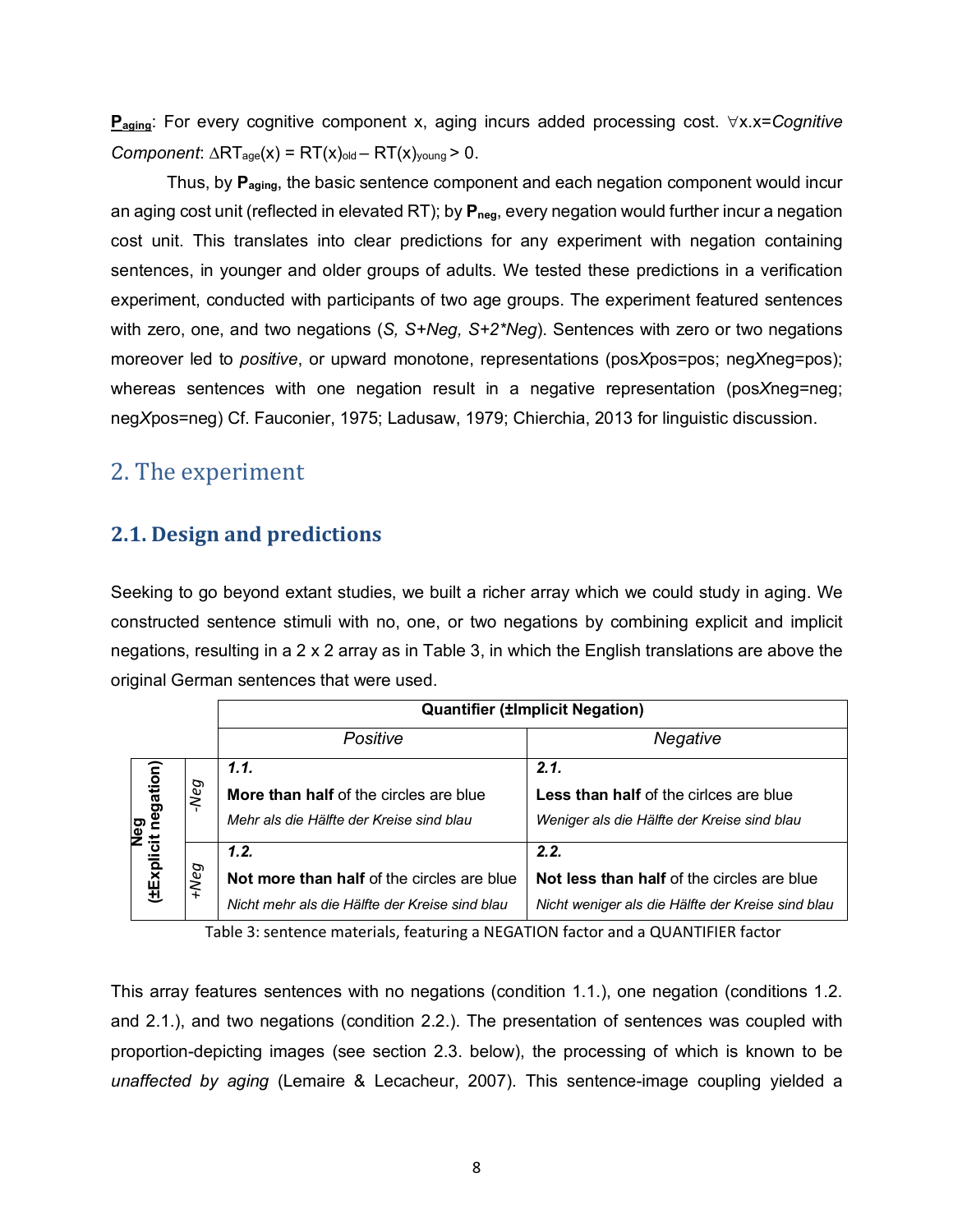verification paradigm that served as a suitable testing ground for predictions  $P_{\text{neg}}$  and  $P_{\text{aging}}$ , cashed in here as specific RT relations (see also Fig.2A):

- 1. For the entire sample:  $RT_{1.1}$  <  $RT_{1.2}$  =  $RT_{2.1}$  <  $RT_{2.2}$ .
- 2. An overall Age Group effect: RT<sub>old</sub>>RT<sub>young</sub>
- 3. We assume that aging incurs extra cost on each cognitive unit separately. We thus expect RT<sub>old</sub> to increase accordingly:  $RT_{old}$  would exceed RT<sub>young</sub> in 1.1., due to the aging cost of the positive sentence; it would then exceed RT<sub>young</sub> in 1.2., 2.1. even more, due to the added negation; finally, in 2.2.,  $RT_{old}$  would exceed  $RT_{volume}$  by yet more, due to the two added negations.

### **2.2 Materials and Methods**

#### 2.2.1 Participants

All participants were drawn from the Jülich 1000BRAINS study. Procedures and study protocol were approved by the ethics committee of the University of Duisburg, Essen. This study is based on the German National Cohort of the Heinz Nixdorf Recall and MultiGeneration Study, with focus on risk factors for atherosclerosis, cardiovascular disease, cardiac infarction, and death (Schmermund et al. 2002). The inclusion and exclusion criteria are described in detail in Caspers et al. (2014). In addition to the test of inclusion criteria of 1000BRAINS, the DemTect dementia screening (Kalbe et al 2004) was administered to exclude subjects with cognitive impairment caused by dementia-type illnesses. Language skills were initially tested to ensure that subjects had not difficulties with understanding the task and stimuli. Additionally, motor skills were tested to ensure that the subjects were able to push the buttons without any temporal delay. Finally, MRI exclusion criteria such as cardiac pacemakers, surgical implants or prosthesis, and vascular stents were discussed and applied on an individual basis.

We present data from 105 monolingual German speakers, whose behavioral data survived two steps of data trimming<sup>1</sup>. The age range of our group ended up being 55-80 years of age, and we split the group by its median age into two, which we call Older and Younger (cf. Table 4).

<sup>&</sup>lt;sup>1</sup> We tested 155 aging participants (all inside the MRI scanner). From the resulting data sets, we excluded 48: first, 34 data sets were either incomplete, or containing an overall error rate over 50% across all conditions. This weeding left us with the scores of 121 subjects, aged 38-81 years, with an uneven age distribution (12 participants <50 years, 2 participants ≥80 years). This skewed and thus unrepresentative distribution led to our second data trimming, aimed at ensuring a roughly even age distribution. We removed participants aged  $\leq 50$  and  $\geq 80$  years, which helped us focus on behavioral change in middle- to old age. Finally, we excluded 2 additional subjects for specific reasons: one for an incomplete data set , and the other for not being a mono-lingual native German speaker. All subjects included were native German speakers, monolingual by self-report (LEAP-Q), and had normal or corrected-to-normal vision.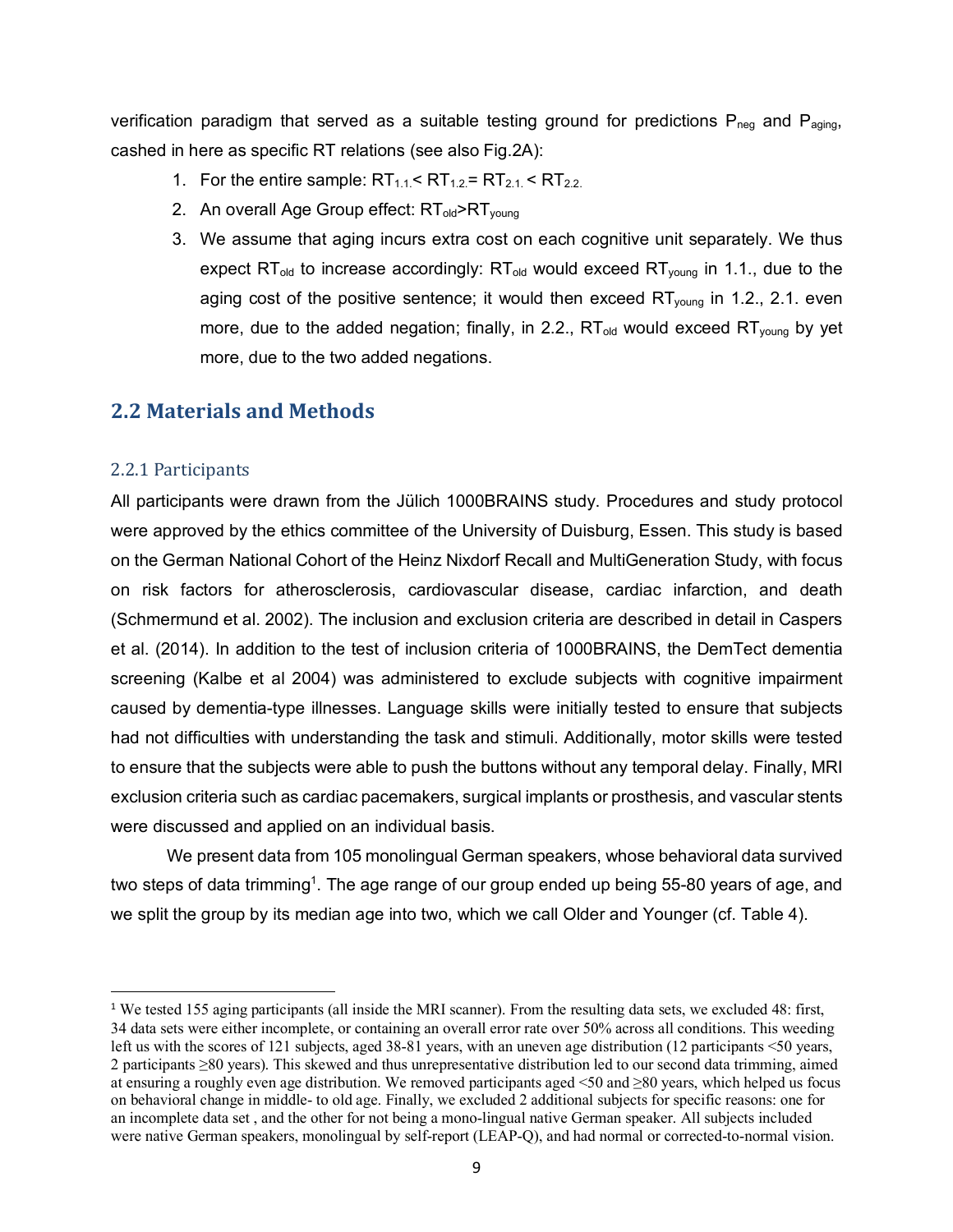| Age group | Age range       | <i>n</i> (total) | $n$ (men) | n(women) |
|-----------|-----------------|------------------|-----------|----------|
| Younger   | $55.80 - 67.10$ | 53               | 30        | 23       |
| Older     | $67.11 - 79.00$ | 52               | 27        | 25       |

Table 4: age groups, divided by median

### **2.3. Experimental Paradigm**

Our study employed the Parametric Proportion Paradigm used in Deschamps et al. (2015), as modified from Heim et al. (2012). Participants were presented with written German sentences (cf. Table 3) that described a proportion between filled blue and yellow circles. Next, they saw an image on the screen and indicated (by pressing one of two yes/no response buttons) whether the written sentence was an adequate description of the visual scenario. Participants completed a total of 140 trials, 35 sentences for each of the 4 conditions.

#### 2.3.1 Trial Structure

Each trial (Figure 1) had a duration of 9.8 seconds. It started with the presentation of a fixation cross for 400ms. Next, the sentence was shown for 3.2 seconds in black print on a white background. The subsequent image containing blue and yellow circles on an isoluminant lightgrey background was presented for another 4.8 seconds. The proportion from yellow to blue circles changed randomly in every trial. Five proportions between the two different colors were created (4:16, 11:16, 16:16, 16:23 and 16:64, see Deschamps et al. 2015). Participants indicated their judgement by a button press response. The image disappeared after 4.8 seconds, and another 1.4 seconds then elapsed before the appearance of the next trial. Reaction time was time locked to image onset. The 16:16 condition in which participants could only guess was included as filler trials and the responses were accordingly discarded from the analysis of accuracy and response speed. A different pseudo-randomization of the sentence-picture pairings was used for each participant. The presentation and randomization process were controlled by Presentation 11.0 Software (Neurobehavioural Systems, Albany, CA, USA).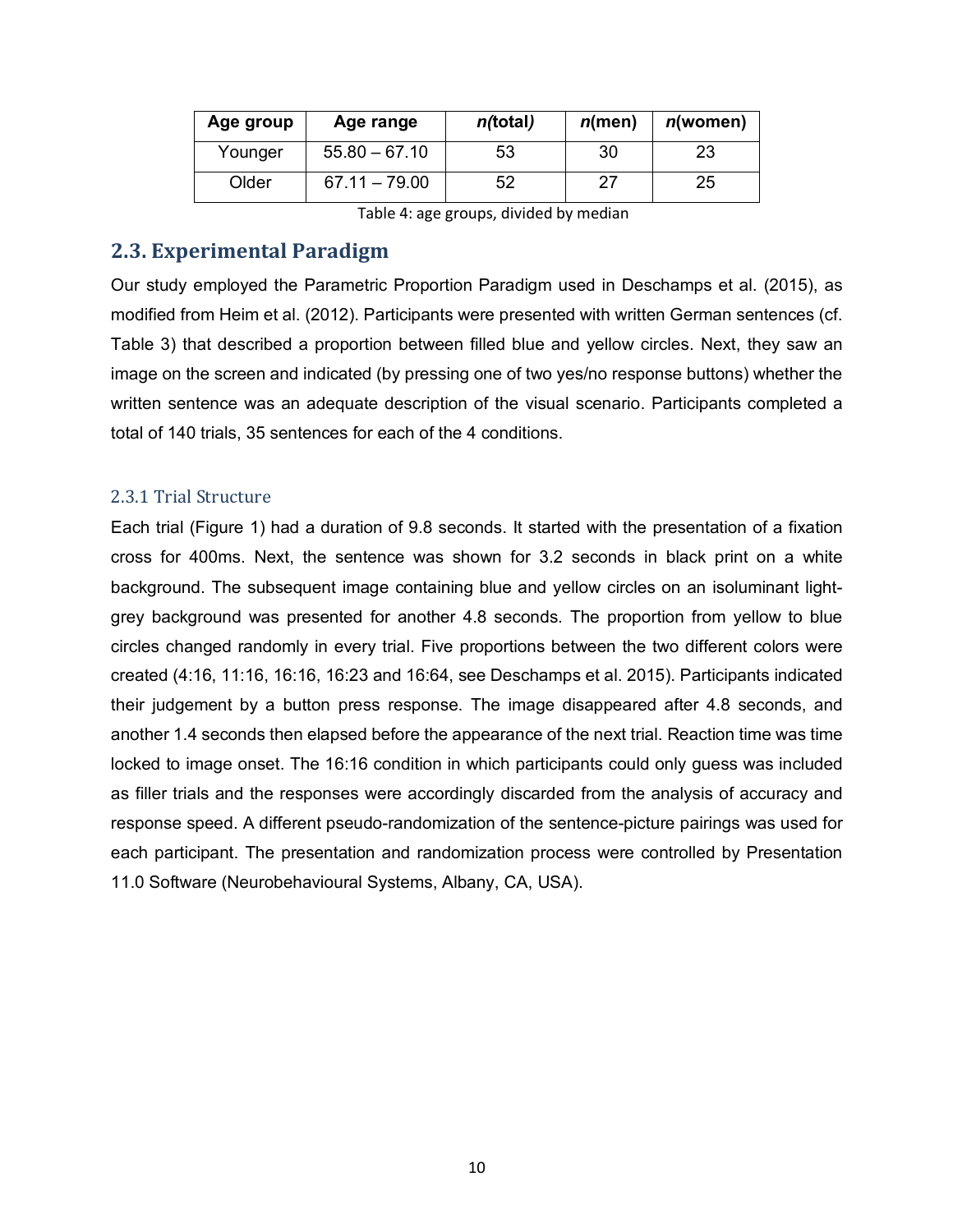



#### 2.3.2. Tests of other cognitive abilities affected by aging

In addition to the negation test in the experimental paradigm, the participants were tested, as part of the neurocognitive testing procedure within 1000BRAINS (Caspers et al. 2014) on three cognitive assessments for executive functions classically known to be sensitive to aging in general and also differentially more for more difficult test conditions (Salthouse 2010; van der Elst et al. 2006): the Trail Making Test (conditions A and B), the Stroop test (conditions with and without interference), and a word fluency naming test (Regensburger Wortflüssigkeitstest RWT, conditions with and without category switch). Thus, each of these tests contained two parts that differed in the number/type of cognitive components, in order to manipulate processing cost (see below).

#### *2.3.2.1 Trail Making Test (TMT)*

The Trail Making Test (taken from CERAD-Plus; Morris et al., 1989) consists of two parts (A and B). Part A requires the subject to connect randomly arranged digits in ascending order as fast as possible. In the second part (B) the subject is asked to alternately connect randomly arranged digits and letters in ascending order. Part A is supposed to measure processing speed and visual attention. Part B, when corrected for the attentional processes by subtracting part A from part B reflects executive functions, i.e. shifting between two different concepts.

#### *2.3.2.2 Stroop Task*

The Stroop Task (Jülich version of the test by Stroop, 1935; Bäumler, 1985 in German) is composed of three different parts: First, the participant is asked to read color words printed in black ink. Second, the participant is asked to name the colors presented and third, the participant is asked to name the color of the ink the word is printed in instead of the written word. While the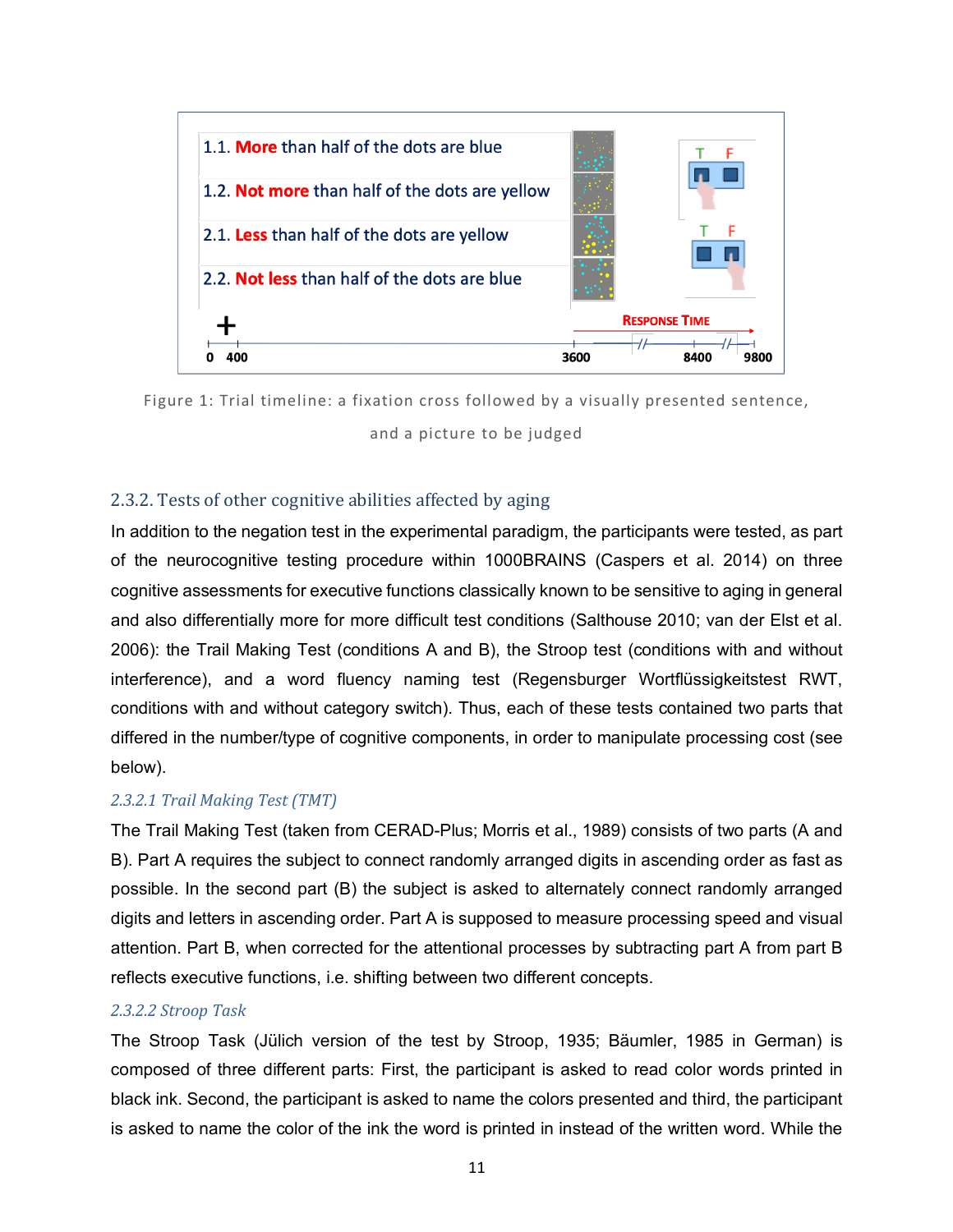first two conditions (reading and naming) reflect measurement of directed attention and processing speed, the third condition requires the subject to additionally inhibit the more automated process of reading. To assess the extent of susceptibility of interference, we subtracted the second condition from the third condition, to correct for processing speed.

#### *2.3.2.3 Regensburger Wortflüssigkeitstest (RWT)*

In the RWT (Aschenbrenner et al., 2000) subjects are asked to first (part A) name as many "jobs" within 2 minutes. In the second part (part B), the subjects are required to alternately name words belonging to the category "sports" and "fruits" within 2 minutes. While the first condition measures semantic word fluency, the second part (B) additionally requires the subject to shift between two different concepts. Here, again, we built differential scores between the first and second part, to tackle executive functions, while leaving out the verbal fluency itself.

### **2.4. Analysis and Results**

#### 2.4.1 Preprocessing

Trials for which RTs (measured from the onset of the image) that were either too short (< .3s) or too long (> 4.8s) were removed – too short, as they were too low to allow comprehension (cf. Deschamps et al., 2015); too long, as they no longer reflected pure processing time, but rather, hesitation, reanalysis, lack of concentration etc. This resulted in the removal of 2.6% of the data.

### 2.4.2 Accuracy Analysis and Results

For the accuracy data, we fitted a generalized linear mixed effects regression model (LMM) using glmer from R's lme4 package (Bates et al., 2015), with a logit link function. The fixed factors were Quantifier, Negation, Group and all their interactions. All factors were sum coded, such that positive β-coefficients reflect increased Accuracy for the values of *Less*, *+Neg* and *Older*. The random variables were by-subject slopes for Quantifier, Negation and their interaction, and by-item intercepts and slopes for Quantifier. This was the model with the maximal random structure that converged. This random structure was selected through an iterative process by which random variables with the lowest variability were removed from the model until reaching convergence. P-values were based on asymptotic Wald tests which are included in the summary of R's glmer function.

Descriptive accuracy data are presented in Figure 2: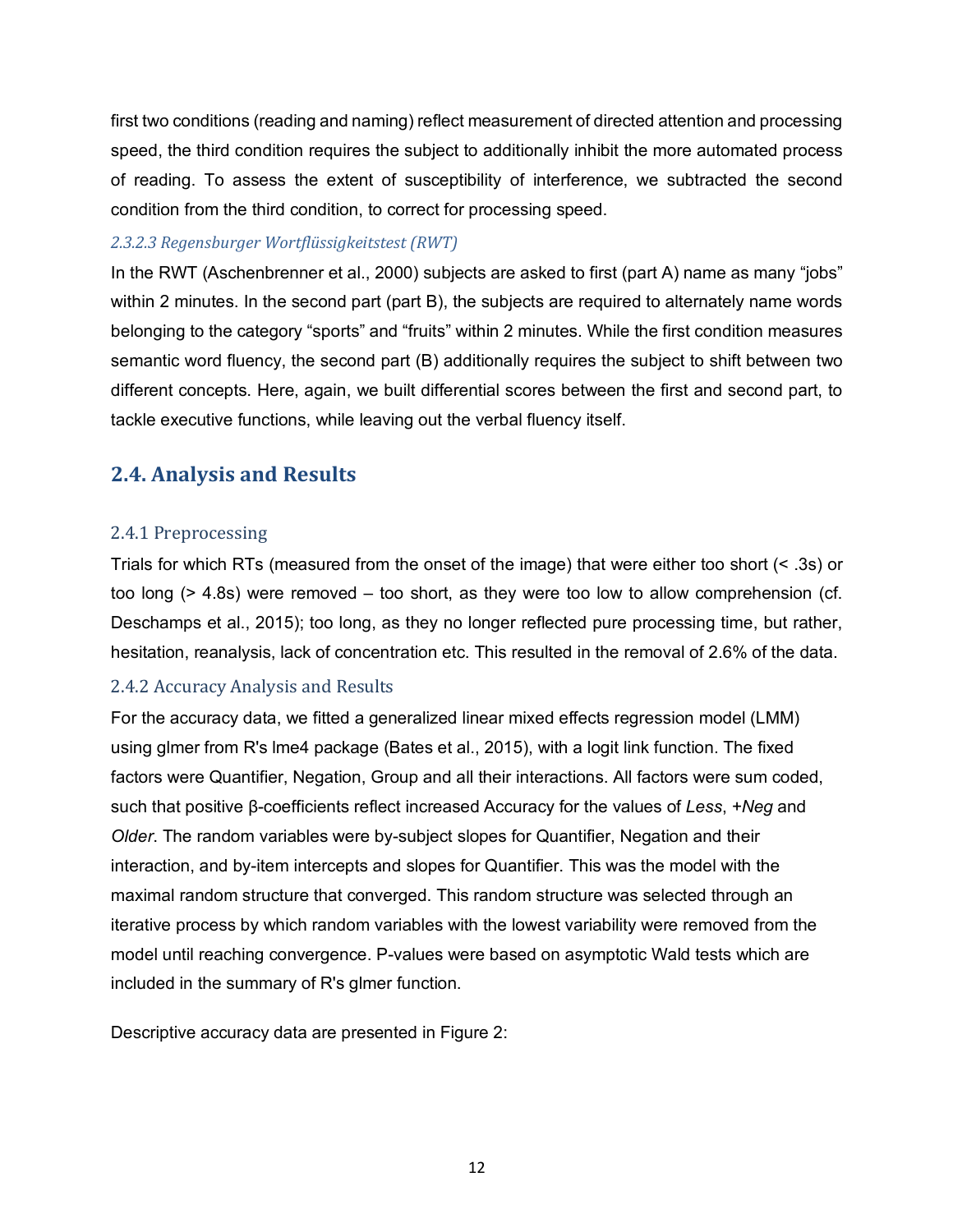

Figure 2: Mean (red numbers, white circles) and median (horizontal line) accuracy, as a function of condition and age group, presented on a linear scale (Neg=negation). Boxes represent the  $25<sup>th</sup>$  (lower hinge) and  $75<sup>th</sup>$  (upper hinge) percentile. The notch displays a 95% confidence interval on the median. Whiskers represent the extent between extreme data points within 1.5 inter-quantile interval from each hinge. Data beyond the end of the whiskers are plotted individually as outliers (black dots). Strikingly, despite the broad selection criteria of participants, they are very few.

The performance in each single condition, for both the younger and the older participants, was above chance (one-sample *t*-tests against chance level 50%: all *p*'s < .001). Accuracy levels on conditions that contained an explicit negation (*not*) were lower than the others. This seems unsurprising, given that these sentences contained an extra word (=negation).

Our regression model resulted in a significant effect of Quantifier (β=-0.4, z=-8.7, p<0.0001) and of Negation (β=-0.8, z=-16.2, p<0.0001), but not of Group (β=-0.1, z=-1.1, p=0.3). The coefficients are negative, reflecting the lower accuracy of *Less* and *+Neg*, overall. The model also resulted in a significant Quantifier×Negation interaction (β=0.3, z=5.4, p<0.0001), reflecting the smaller effect of *+Neg* in the presence of *Less*. The other two interactions were nonsignificant (Quantifier×Group: β=0.06, z=1.6, p=0.1; Negation×Group: β=-0.006, z=-0.1, p=0.9). We also observed a three-way Quantifier×Negation×Group interaction ( $β=0.1$ ,  $z=2.4$ ,  $p=0.02$ ).

In sum, explicit negation induces error in both groups, more strongly so in older adults (due to the different 2-way interactions between groups – the Older group is affected less by doublenegation), which is the source of the Quantifier×Negation×Group interaction. Performance on the other conditions is only marginally affected by age.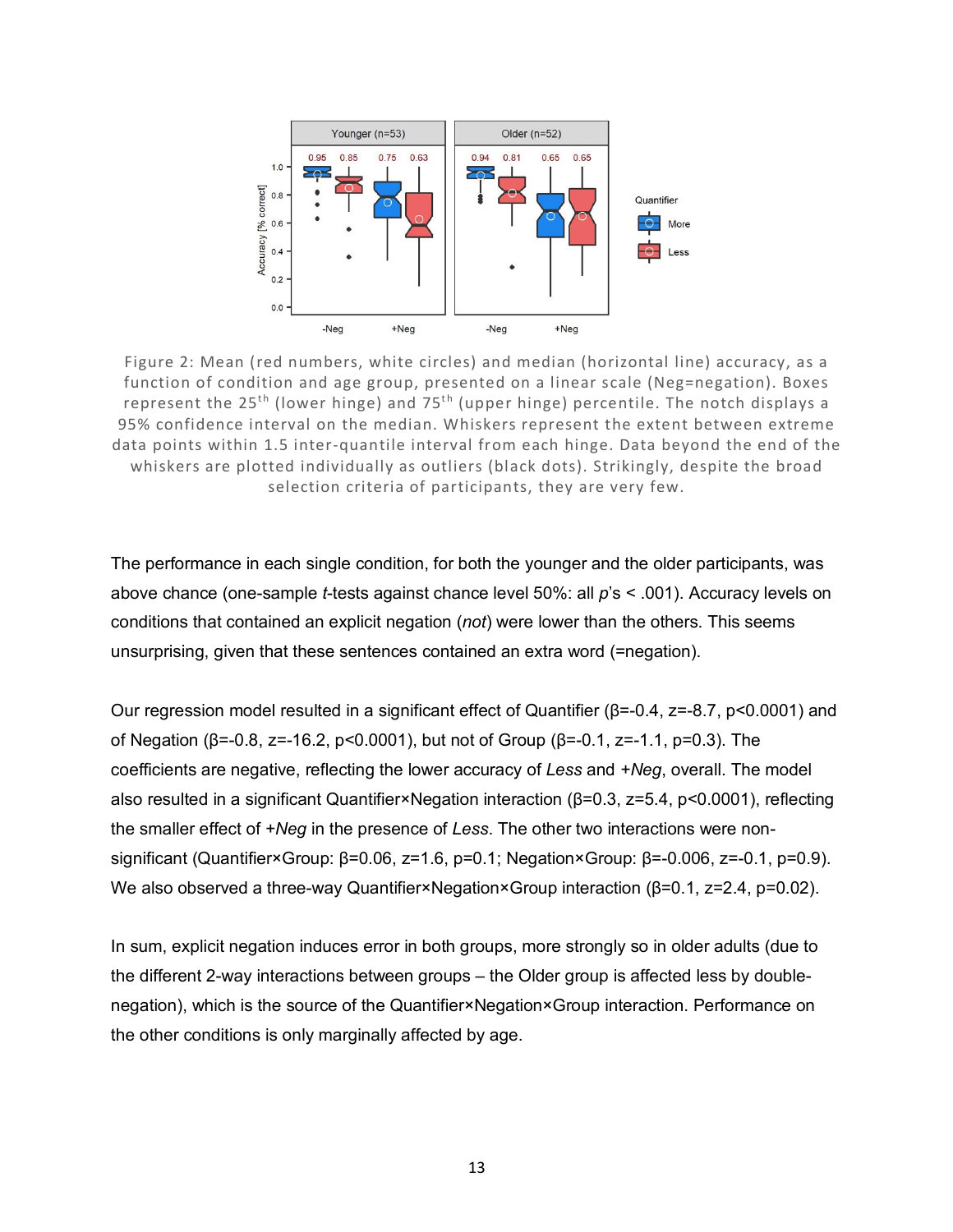#### 2.4.3 Reaction Times Analysis and Results

Moving to the time domain, the analysis of RTs was carried out only on the trials for which the correct response was given, thus removing an additional 21.8% of the data. In total, 23.9% of responses were excluded from the data for the RT analysis. This is customary: for processing speed effects to be accurately estimated, the must be uncontaminated by erroneous performance. Descriptive RT data are presented in Figure 3:



Figure 3: Mean (red numbers, white circles) and median (horizontal line) RTs, as a function of condition and age group, presented on a linear scale (Neg=negation). Boxes represent the 25<sup>th</sup> (lower hinge) and 75<sup>th</sup> (upper hinge) percentile. The notch displays a 95% confidence interval on the median. Whiskers represent the extent between extreme data points within 1.5 inter-quantile interval from each hinge. Data beyond the end of the whiskers are plotted individually as outliers (black dots). Strikingly, despite the broad selection criteria of participants, they are very few.

We fitted a linear mixed effects regression model (LMM) using lmer from R's lme4 package (Bates et al., 2015). The dependent variable was the logarithmic transformation of RT. The fixed factors were Quantifier, Negation, Group and all their interactions. All fixed factors were sum coded, such that positive β-coefficients reflect increased RT for the values of *Less*, *+Neg* and *Older*. Random structure included by-subject intercepts and slopes for Quantifier, Negation and their interaction, and by-item intercepts and slopes for Quantifier. The random structure was selected via the same process as described for the accuracy model. P-values were based on the Satterthwaite approximation of degrees of freedom (Satterthwaite, 1946), implemented in R's lmerTest package (Kuznetsova et al., 2017).

The regression model resulted in a significant effect of Quantifier (β=0.06, t=8.7, p<0.0001), Negation (β=0.15, t=16.1, p<0.001) and Group (β=0.07, t=3.5, p=0.0007). The model also resulted in a significant Quantifier×Negation interaction (β=-0.07, t=-12.6, p<0.0001). The other two interactions were non-significant (Quantifier×Group: β=-0.005, t=-1.0, p=0.3; Negation×Group: β=-0.008, t=-0.9, p=0.4). The Quantifier×Negation interaction stems from a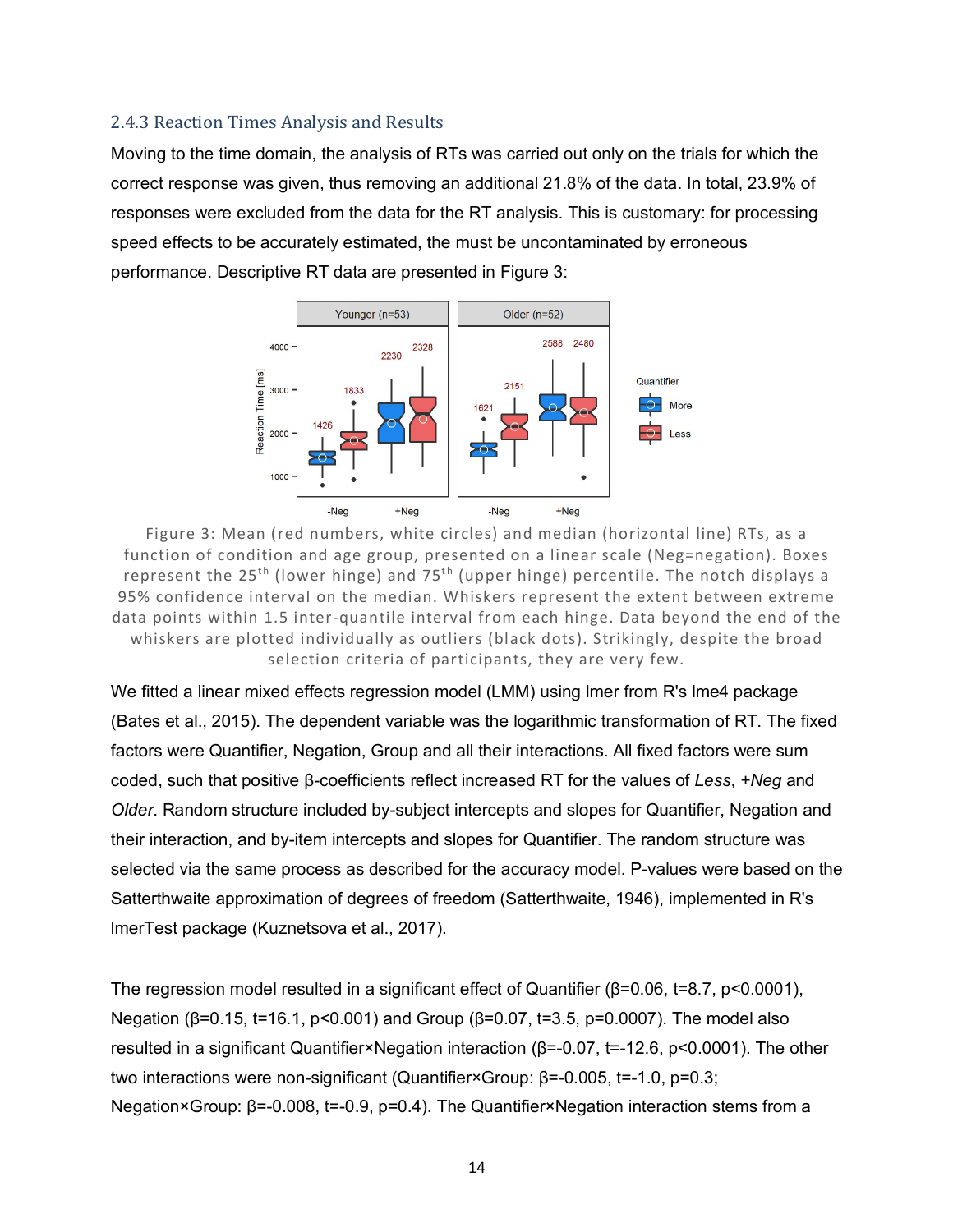smaller effect of *Less* in the presence of *+Neg*. We also observed a three-way Quantifier×Negation×Group interaction (β=-0.01, t=-2.6, p=0.01).

To better understand this three-way interaction, we moved to analyze the data by Group. We assessed the effects of Quantifier and Negation separately per Group by fitting two LMMs with the same settings as above. Both main effects and interaction were significant, in both LMMs (see Table 5). Note that the Quantifier×Negation interaction was smaller in magnitude for the younger Group, which is the source of the three-way interaction.

| <b>Age Group</b> | <b>Effect</b>       | β-coefficient | t-value | p-value  |
|------------------|---------------------|---------------|---------|----------|
| Younger          | Quantifier          | 0.06          | 77      | < 0.0001 |
|                  | <b>Negation</b>     | 0.16          | 12.0    | < 0.0001 |
|                  | Quantifier×Negation | $-0.06$       | $-8.0$  | < 0.0001 |
| Older            | Quantifier          | 0.05          | 6.2     | < 0.0001 |
|                  | <b>Negation</b>     | 0.1           | 10.9    | < 0.0001 |
|                  | Quantifier×Negation | $-0.09$       | $-9.7$  | < 0.0001 |

Table 5: Overview of the main effects and interactions of the LMMs per age group

To delve into relations between individual conditions, we carried out a series of post-hoc LMMs, each with its by-subject maximal random structure (Table 6):

| <b>Contrast</b>          | $\beta$ ( <i>t</i> -value) | p-value  | $\beta$ ( <i>t</i> -value) | p-value |
|--------------------------|----------------------------|----------|----------------------------|---------|
|                          | <b>Younger Group</b>       |          | <b>Older Group</b>         |         |
| 1. More vs. Not-More     | 0.2(16.3)                  | < 0001   | 0.2(16.2)                  | < .0001 |
| 2. More vs. Less         | 0.1(14.5)                  | < 0.001  | 0.1(14.1)                  | < .0001 |
| 3. More vs. Not-Less     | 0.2(12.5)                  | < 0.0001 | 0.2(11.1)                  | < 0.001 |
| 4. Less vs. Not-Less     | 0.1(5.9)                   | < 0001   | 0.05(3.4)                  | $=.001$ |
| 5. Not-more vs. Less     | $-0.1(-8.1)$               | < 0001   | $-0.1(-8.0)$               | < 0001  |
| 6. Not-more vs. Not-Less | 0.01(0.9)                  | $= 4$    | $-0.02(-2.2)$              | $=.03$  |

Table 6: Post-hoc *LMMs* comparing the four experimental conditions per age group

(*p*-value, uncorrected). Gray background: results consistent with prediction.

Table 6 and Figure 3 evince 4 expected differences in for both age groups, and carry 2 interesting surprises to H<sub>0</sub>: a. contrast 5 was expected by P<sub>neg</sub> to yield equal RTs (as it hosts the same number of negations – cf. the prediction that RT*Not-more*= RT*Less* above); instead, it produced a significant difference (RT*Not-more*>RT*Less*) in both age groups. b. contrast 6, expected by **Pneg** to yield a difference (due to a different number of negations in the comparanda, cf. the prediction that RT*Notmore*<RT*Not-less* above), failed to reach significance in the younger group, and was significant for the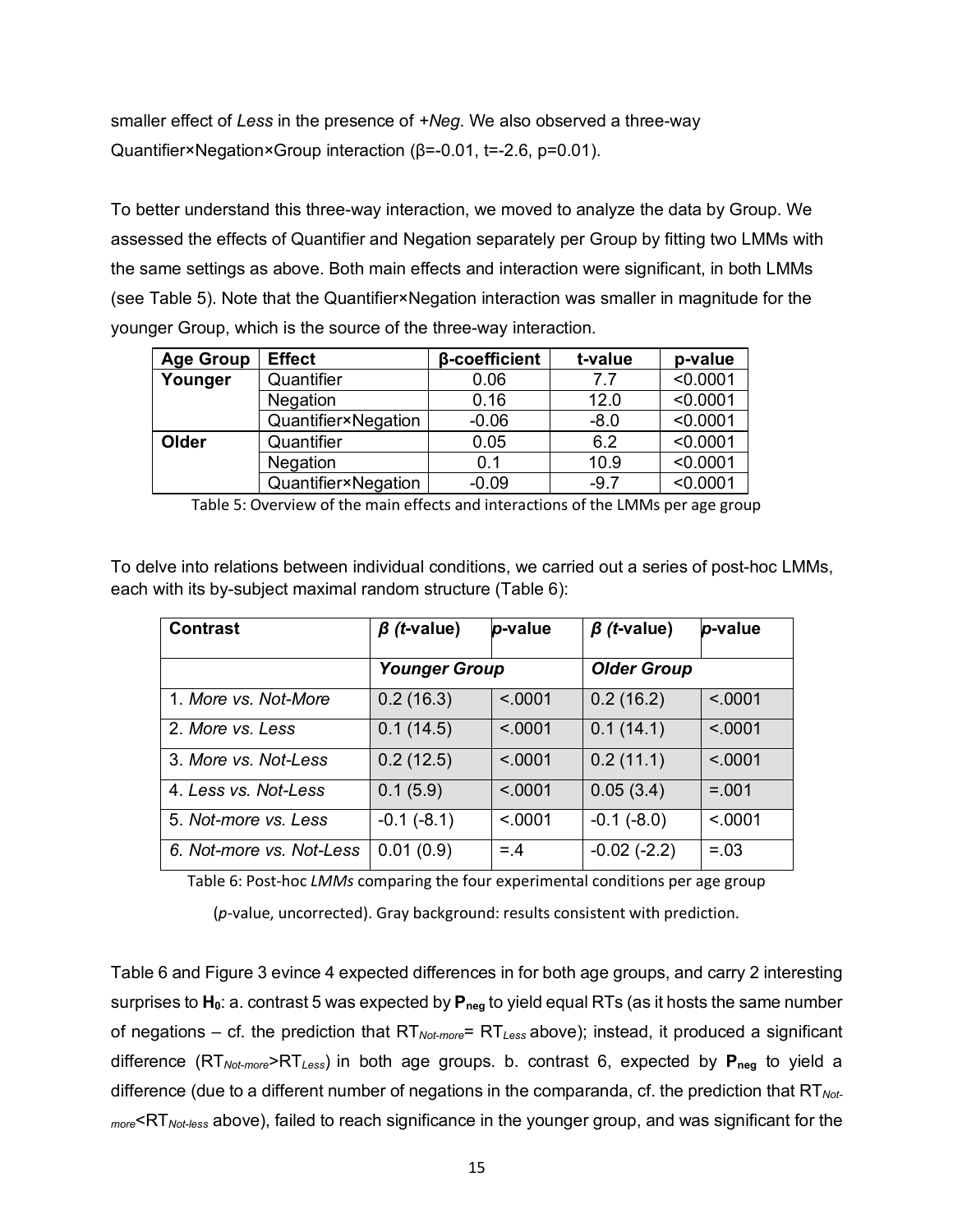older age groups, yet in a direction *opposite* to that predicted (RT*Not-less*<RT*Not-more*). While no correction measure was taken, it is clear that all significant results but the last one (RT*Not-less*<RT*Notmore* in the older group) would survive correction, even with a severe method such a Bonferonni's.

The mean RTs for condition 2.2 (*Not-less-than-half*) of the younger (2328 ms) and the older (2480 ms) age group appeared relatively close to each other (Figure 3). We therefore compared the two age groups with an LMM (with by-subject by-item intercepts). We found no significant difference in RTs for the older and the younger group in that condition ( $\beta$ =0.03, t=1.3, p=0.2). This result runs contrary to **Paging**.

Finally, we tried to understand the lack of effect of a second negation on processing, both within and between groups, as our hypotheses had expected. To this end, we used an important linguistic distinction between overall *positive* (monotone increasing) vs. *negative* (monotone decreasing) environments (Fauconnier, 1975; Ladusaw, 1980, *passim*). In brief, the monotonicity of a sentence is determined by whether or not it has an odd number of negations (which may be implicit or explicit, and must reside in certain syntactic positions). In our case, sentences containing a non-odd number of negations (i.e., zero or two), are *positive* (conditions 1.1., 2.2.); whereas sentences containing an odd number of negations (i.e. one) are *negative* (1.2., 2.1.). If monotonicity determines whether processing difficulty grows with age, then we expect age effects only when representations that differ in their monotonicity properties are compared (i.e. comparisons between a negative and a positive statement). While the predictions of a monotonicity-based account are clear, an analysis of the LMMs only detected some trends: *Less*  vs. *Not-less*, and *Not-more* vs. *Not less* produced a difference between age groups (p<0.05, uncorrected). However, t-tests that directly compared between the age groups were more suggestive of the monotonicity hypothesis<sup>2</sup>.

#### 2.4.4. Tests of other cognitive abilities affected by aging

This series of analyses was carried out on the complete sample. All participants performed the TMT, Stroop and RWT tests. For each participant, difference scores between the more and less complex parts of each test (in terms of the number of cognitive components required for the task) were computed, and converted into z-scores. Next, the correlation between this z-score and age as a continuous variable was calculated, and found to be positive and significant in all 3 tests (*p*-

<sup>&</sup>lt;sup>2</sup> T-tests were performed on the averaged differences between RTs, thus removing a considerable amount of variability that was present in our LMMs. In this analysis, there was a significant effect of Age only when comparing sentences with different monotonicity patterns.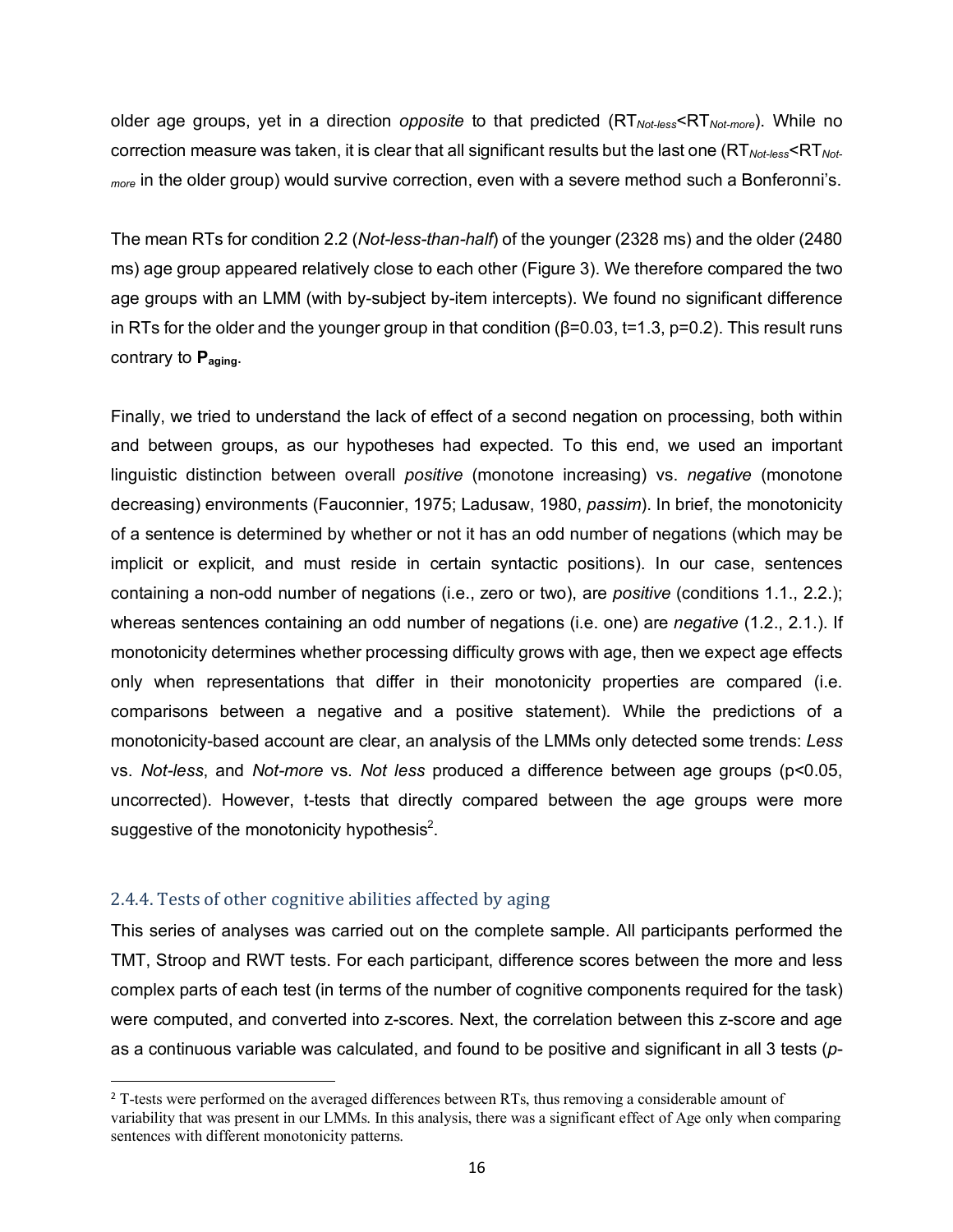values two-tailed: TMT[B - A]: *r* = .316, *p* = .001; Stroop [part3 - part2]: *r* = .239, *p* = .014; RWT [switch - normal]: *r* = .250, *p* = .01), i.e. higher age was correlated with lower performance. In each case, the performance consequences of the added cognitive component correlated with age. $3$ 

### **3. Discussion**

We started off by wondering whether aging affects processing across-the-board, regardless of cognitive task. We now return to our lead hypothesis H<sub>0</sub>, by which *sentence processing cost is: a. additive in the number of cognitive components; b. increased for each cognitive component in aging*. We saw that our population performed in keeping with **H**<sub>0</sub> on a host of cognitive tests (TMT, Stroop, RWT). We also saw that previous results regarding the processing cost of explicit and implicit negation are replicated in this population (Just & Carpenter, 1971; Clark & Chase, 1972; Deschamps et al., 2015; Tan, Haida, Brown & Grodzinsky, 2019). Yet the same population also exhibits behaviors that are incommensurate with  $H_0$  in the context of multiple negations in aging: we found that aging is not affected by certain elements that nonetheless seem to add complexity to linguistic representations. More specifically, we obtained the following complex pattern of results:

- A. Different effect sizes of explicit vs. implicit negation: in both age groups, explicit negations made a much larger contribution to increased error rates and RTs than implicit ones.
- B. Non-additivity (Negation\*Quantifier interaction): in both the error and the time domains, negation-processing is cognitively taxing, increasingly so in the Older group. However, contrary to **Pneg** and **Paging**, this cost is not always additive in the number of explicit and implicit negations. Specifically, for  $n_{neq}$ >1, it is not the case that error rates and verification times are longer for sentences that contain more negations.
- C. Differential aging effects in both the error and the time domains (Negation\*Quantifier\*Age interaction): **P**<sub>aging</sub> is true only some of the time: a single negation incurs a processing cost that manifests in increased error rates and RT in both age groups. A second negation, however, incurs no such  $cost<sup>4</sup>$ .

<sup>&</sup>lt;sup>3</sup> A reviewer suggested to include the three scores of the non-linguistic cognitive tests in the LMM. Adding these scores to the regression model, along with their interactions, resulted in high collinearity of variables of interest (variance inflation factors of >5). We could add the cognitive scores only as main effects without introducing severe collinearity to the model. With such a model, we obtained the same results as reported in the paper, besides losing the significant main effect of Age. This could be due to the fact that these scores correlate with Age.

<sup>4</sup> Two negations even lead to *decreased* RTs and error rates in the younger participants, and decreased RTs in the older group.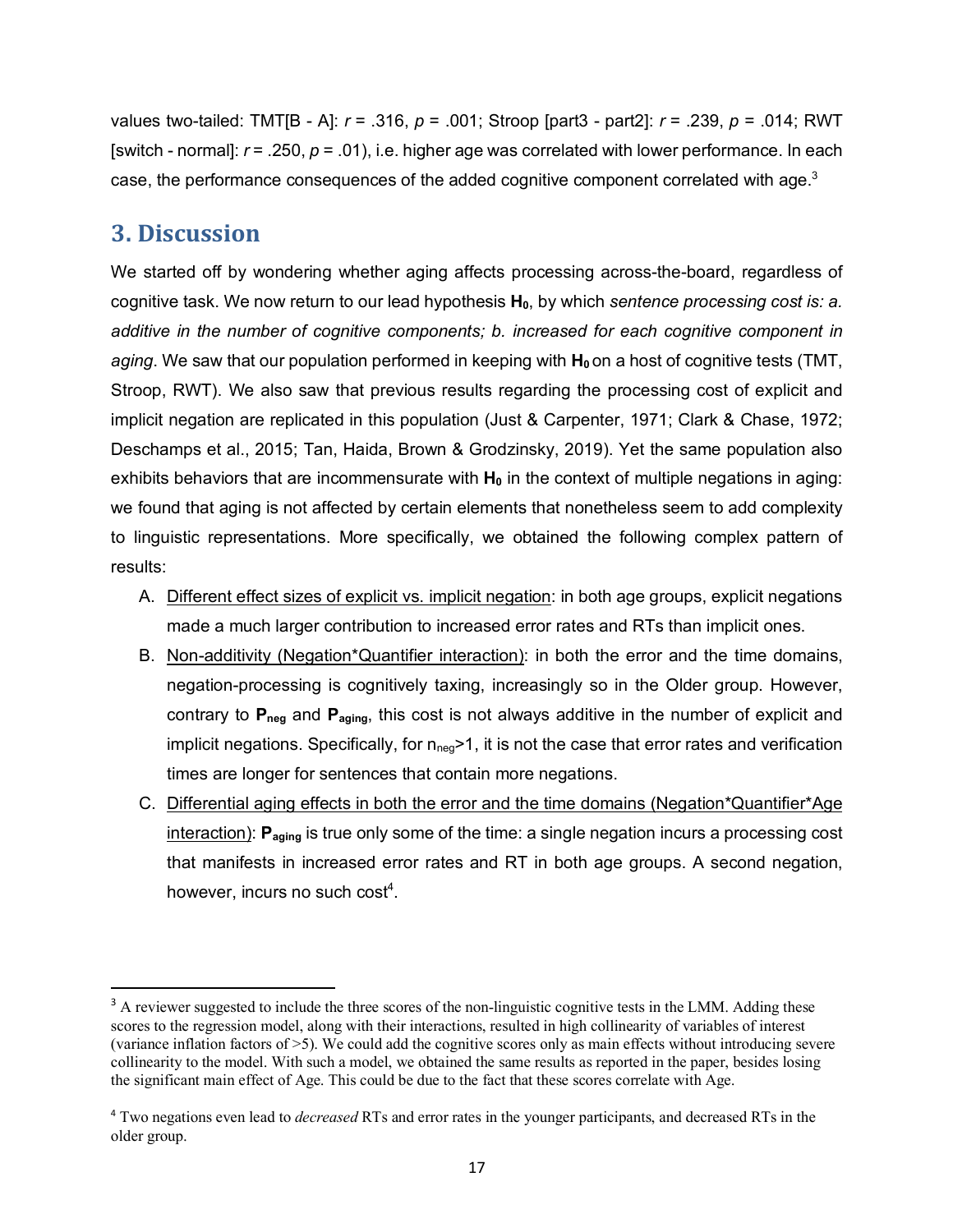Finding A, commensurate with past results, is informative: all negations induce some error at all ages, but importantly, error rates for sentences with explicit negation (*not*) are higher error rates than those for sentences with negations implicit in negative quantifiers (cf. Deschamps et al., 2015; Tan, Haida, Brown & Grodzinsky, 2019). **Ho** is not designed to make distinctions among negation types. What the results teach us is that (i) difficulty varies among negation types; (ii) overt negation, that adds another word to a sentence, incurs more error than a negation covert within a quantifier, whose interpretation requires lexical decomposition. In the absence of more data – in the form of an empirically determined "price list" of different negations, we refrain from offering a theoretical account of this difference.

Finding B is that – contrary to **Paging** that predicts an aging cost to each cognitive component – additivity in processing is observed only for a single negation. It is similar to a result obtained for adult participants that are at university age, i.e., about 20-28 (Tan, Haida, Brown & Grodzinsky, 2019). A second hardy incurs any additional cost, as conditions 1.2 (*Not-more-than-*half) and 2.2 (*Not-less-than-half*) are not distinguishable in either group, despite the difference in the number of words. This result rules out a cumulative account of the processing cost of negation. This is important, as it indicates that processing cost – a presumed reflection of processing complexity – does not always increase in the number of elements, but may be influenced by other factors. But what would these factors be? At the moment, we can only provide a small hint that must be qualified and supported by further evidence, before we can fully endorse it: what determines the processing cost of negation may be not the number of negative elements, but rather, their monotonicity value. Therefore, two negations result in a positive, monotone increasing, environment, that incurs less processing cost than a monotone decreasing environment, induced by one negation. Many questions are left open, and in the absence of additional empirical evidence, we refrain from elaborating any further.

Note that the result we obtained for two negations cannot be due to frequency of occurrence: doubly-negated sentences are exceedingly rare in one's ambient language. A recent wide-ranging corpus study of double negation (Mukherjee et al., 2017), found no more than 0.5% of sentences with a double negation across different corpora. Hence, a word-frequency bias would work in a direction *opposite* to what we found – that is, it would predict slowing of condition 2.2, contrary to fact.

Finding C, also from the time domain, is surprising, and runs contrary to the predictions of **Ho**. As noted, the selective additivity that is observed is further underscored when juxtaposed to the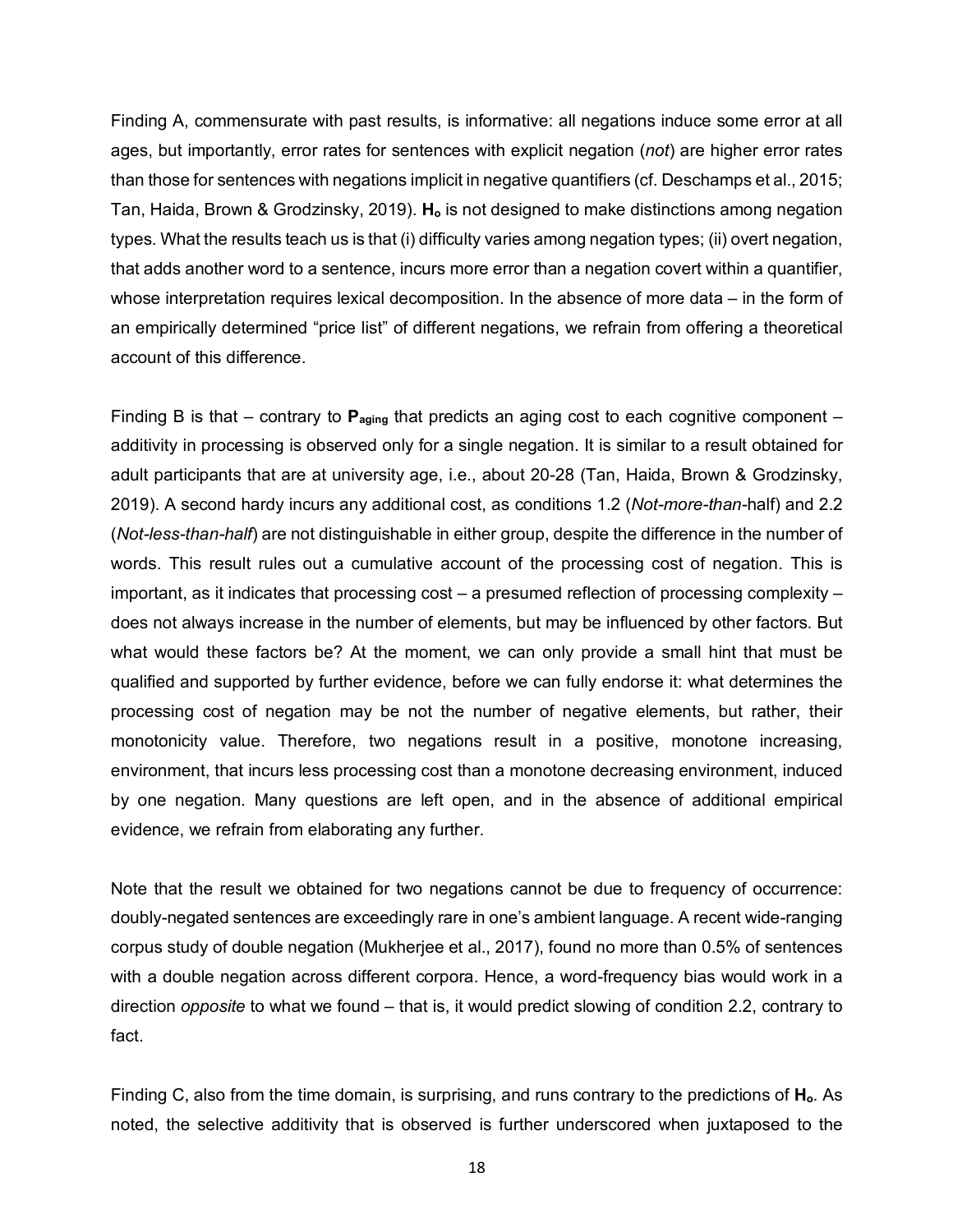uniform, across-the-board, complexity-related age effects on the Stroop, TMT, and RWT fluency tests. In these tests, any added task or stimulus complexity incurs processing cost. Yet, the processing of double negation does not, relative to a single one. Let us emphasize that the double negation effect emanates from an experiment that replicated many well-documented results: (i) general age-related slowing in the experimental RT data which we discussed above; (ii) specific age-related slowing in the complex versions of the three neuropsychological tests for processing speed; and (iii) main effects for both explicit and implicit negation on the RTs in the full data set and in each of the two age groups.

The absence of double a negation effect in the face of clear effects elsewhere holds of both age groups. A reviewer wonders whether this claim is valid, in the face of the significant 3-way interaction effect, that indicates an effect of age over and above other interactions. We think that this interaction can be safely ignored. To see why, we return to Fig. 3: consider the results in the +Neg conditions in both age groups. There, both simple effects are not significant (Table 7, row 6), whereas all other effects are highly significant. Yet an examination of the group means per condition indicates that whereas in the younger group, two negations incur more cost than one, in the older group, the direction is reversed. This seems to be the source of the 3-way interaction. The absence of significant simple effects renders a theoretical discussion pointless, yet the observed pattern helps to understand the source of the 3-way interaction. Another reviewer wonders whether we can make much of an absence of effect. The performance on Row 6 in Table 6 – the only cell to approach significance in the Older group – provides a partial answer: a highly selective effect is observed.

The selective processing cost exemption we observed for double negation, is new, and unexpected on any theory of aging. We now try to identify the source of these effects and derive further predictions. Our results pertain to a single instance of cost exemption. Yet it appears that our sentence processing device is complex, and prone to a variety of effects. Still, based on our results, we can offer a prediction (one that was also pointed out by an anonymous reviewer). Any "negative", i.e., monotone decreasing, environment should lead to delays in processing, especially in aging populations. In particular, monotone decreasing predicates such as *surprise* and *doubt*, and environments such as antecedents of conditionals, should participate in the determination of monotonicity:

- (10) a. It surprised John that circles were blue
	- b. John doubts that the circles are blue
	- c. If the circles are (not) blue, then press the button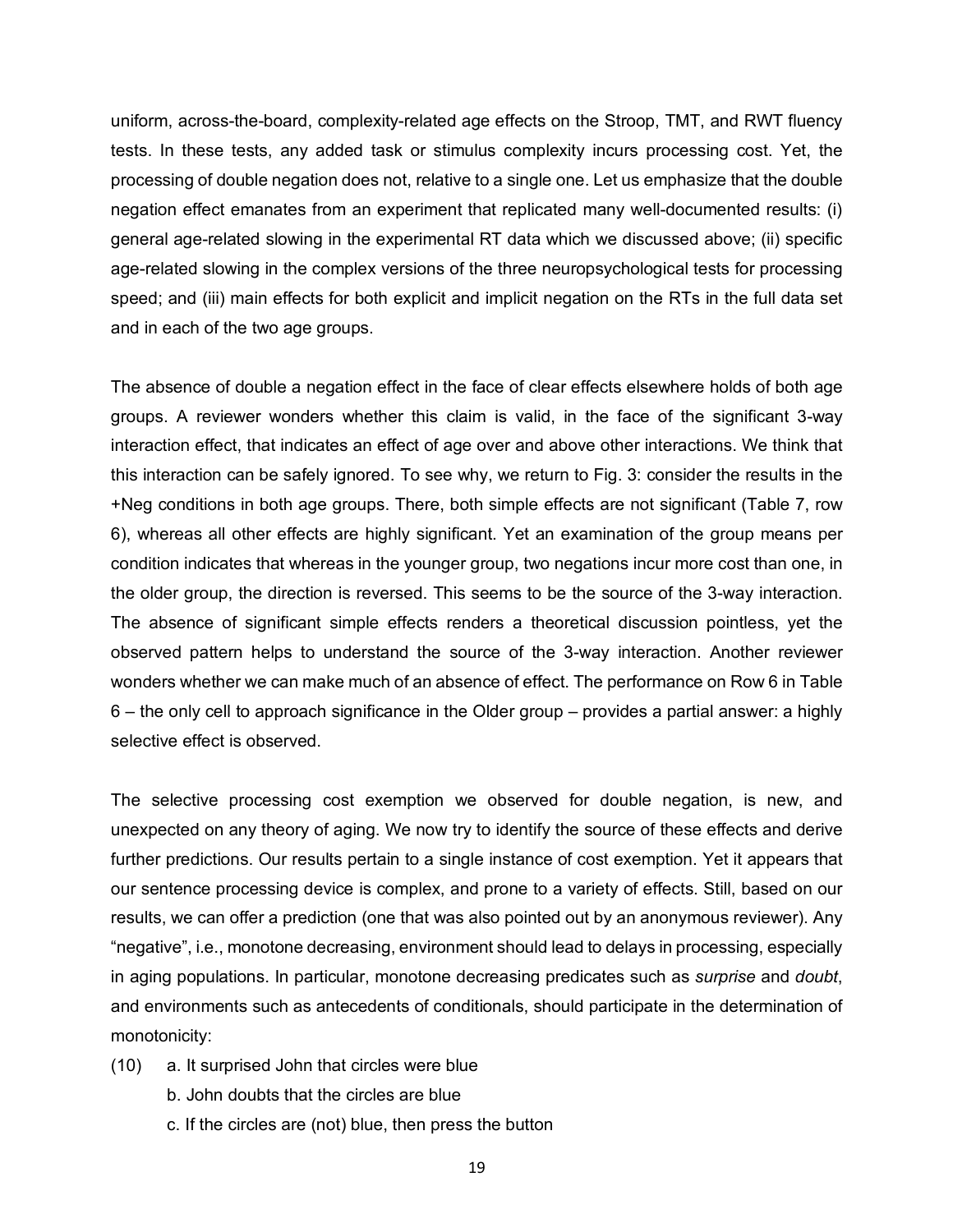While many considerations – experimental and theoretical – must be entered before an actual experiment is put on the table, we emphasize that there is a rich set of predictions that can be derived from the selective cost exemption we discovered. We conclude, then, that what seems to matter to processing is the overall monotonicity of the sentence, rather than the number of negations. Moreover, and unlike other aspects of cognitive aging, the sentence processor ages in a manner constrained by specific linguistic considerations.

# Acknowledgements

This work was funded by grants from Edmond and Lily Safra Center for Brain Science, and by the Israel Science Foundation grant # 2093/16. Moreover, this project was partially funded by the 1000BRAINS study of the Institute of Neuroscience and Medicine, Research Center Juelich, Germany. The authors are supported by the Initiative and Networking Fund of the Helmholtz Association (S.C.) and the European Union's Horizon 2020 Research and Innovation Program under Grant Agreement 720270 (Human Brain Project SGA1; K.A.) and 785907 (Human Brain Project SGA2; K.A., S.C.).

### References

- Agmon, G., Y. Loewenstein & Y. Grodzinsky. Submitted. Decomposing cognitive complexity into processing and representation: Linguistic negation as evidence.
- Anderson, N.D., & Craik F.I. (2017). 50 Years of Cognitive Aging Theory. *Journal of Gerontology Series B: Psychological Science and Social Science, 72*, 1-6.
- Aschenbrenner, S., Tucha, O., & Lange, K.W. (2000). *Regensburger Wortflüssigkeits-Test (RWT). Handanweisung.* Hogrefe: Göttingen.
- Bäumler, G. (1985). *Farb-Wort-Interferenztest (FWIT) nach J. R. Stroop*. Göttingen: Hogrefe.
- Bortfeld, H., Leon, S.D., Bloom, J.E., Schober, M.F., Brennan, S.E. (2001). Disfluency rates in conversation: effects of age, relationship, topic, role, and gender. *Language and Speech, 44*, 123-47.
- Carpenter, P. A., & Just, M. A. (1975). Sentence comprehension: A psycholinguistic processing model of verification. *Psychological Review, 82*, 45–73
- Caspers, S., Moebus, S., Lux, S., Pundt, N., Schütz, H., Mühleisen, T.W., Gras, V., Eickhoff, S.B., Romanzetti, S., Stöcker, T., Stirnberg, R., Kirlangic, M.E., Minnerop, M., Pieperhoff, P., Mödder, U., Das, S., Evans, A.C., Jöckel, K.H., Erbel, R., Cichon, S., Nöthen, M.M., Sturma, D., Bauer, A., Shah, N.J., Zilles, K., & Amunts, K. (2014) Studying variability in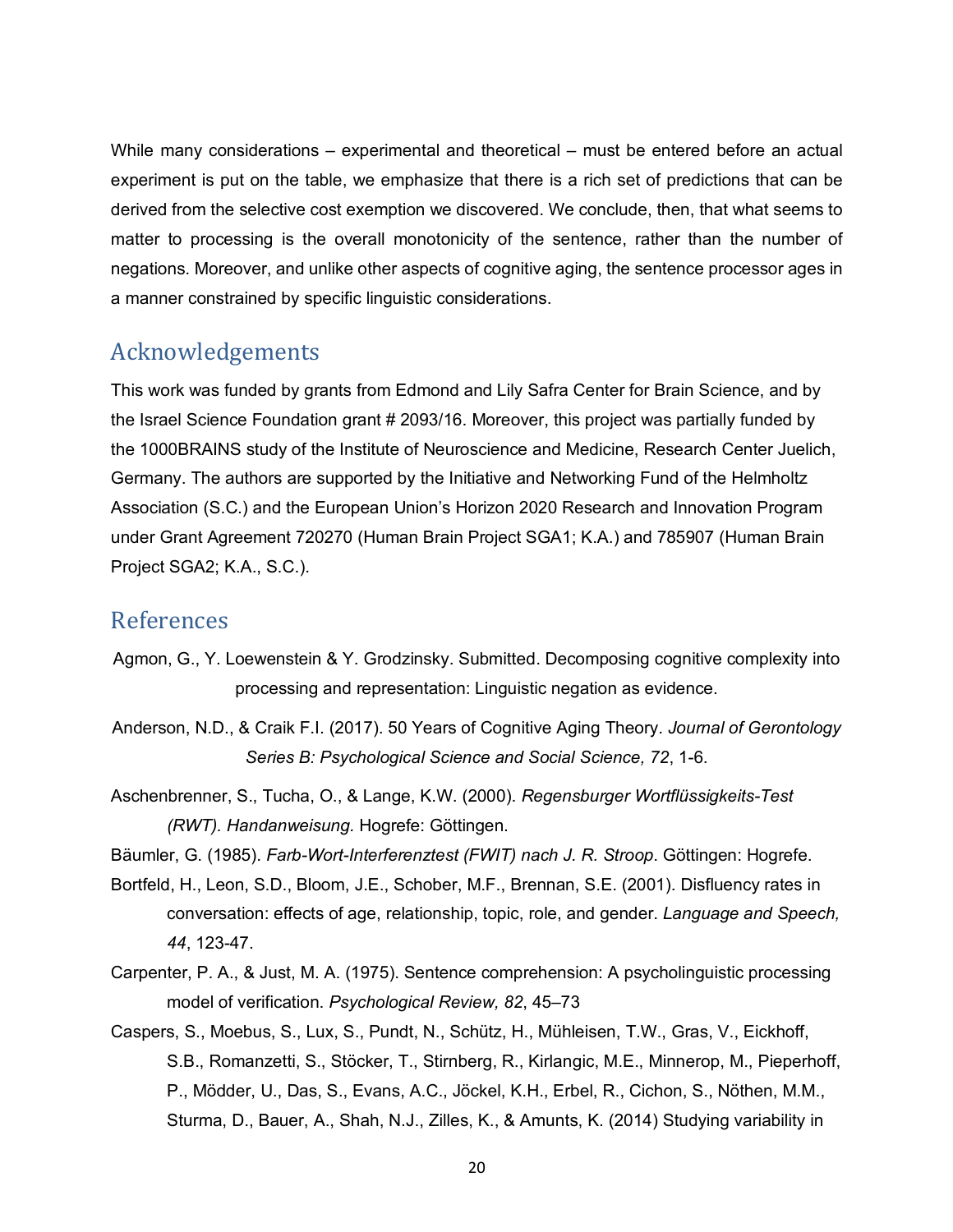human brain aging in a population-based German cohort-rationale and design of 1000BRAINS. *Frontiers in Aging Neuroscience, 6*, 149.

- Cattell, R. B. (1963). Theory of fluid and crystallized intelligence: A critical experiment. *Journal of Educational Psychology, 54*, 1–22
- Chen, X., Hertzog, C., & Parka, D.C. (2017). Cognitive Predictors of Everyday Problem Solving across the Lifespan. *Gerontology, 63*, 372–384.
- Chierchia, G. (2013). *Logic in grammar: Polarity, free choice, and intervention*. OUP Oxford.
- Clark, H.H., & Chase, W.G. (1972). On the process of comparing sentences against pictures. *Cognitive Psychology, 3*, 472-517.
- Clark, H. H. (1976). *Semantics and comprehension.* The Hague: Mouton.
- Christianson, K., Williams, C.C., Zacks, R.T. and Ferreira, F., 2006. Younger and older adults'" good-enough" interpretations of garden-path sentences. *Discourse processes*, *42*(2), pp.205-238.
- Deschamps, I, Agmon, G., Loewenstein, Y., & Grodzinsky, Y. (2015). The Processing of Polar Quantifiers, and Numerosity Perception. *Cognition, 143*, 115-128.
- Fauconnier, G. (1975). Pragmatic scales and logical structure. *Linguistic Inquiry, 3*, 353–376.
- Grodzinsky, Y., Agmon, G., Snir, K., Deschamps, I., & Loewenstein, Y. (2018). The processing cost of Downward Entailingness: The representation and verification of comparative constructions. In *Proceedings of Sinn und Bedeutung, 22.1*, 435-451.
- Heim, S., Amunts, K., Drai, D., Eickhoff, S.B., Hautvast, S., & Grodzinsky, Y. (2012). The language–number interface in the brain: a complex parametric study of quantifiers and quantities. *Frontiers in Evolutionary Neuroscience, 4*, 4.
- Just, M. A. & Carpenter, P. A. (1971). Comprehension of negation with quantification. *Journal of Verbal Learning and Verbal Behavior, 10*, 244–253
- Kalbe, E., Kessler, J., Calabrese, P., Smith, R., Passmore, A. P., Brand, M., et al. (2004). DemTect: a new, sensitive cognitive screening test to support the diagnosis of mild cognitive impairment and early dementia. *International Journal of Geriatry and Psychiatry, 19*, 136–143.
- Kemper, S., Herman, R. & Liu, C.J. (2004). Sentence Production by Young and Older Adults in Controlled Contexts. *The Journals of Gerontology. Series B, Psychological Sciences and Social Sciences, 59*, 220-224.
- Klima, E.S. (1964).Negation in English. In J.A. Fodor & J.J. Katz (Eds.), The structure of language. New Jersey: Prentice-Hall.
- Ladusaw, W. A. (1980). On the notion affective in the analysis of negative-polarity items. *Formal semantics: The essential readings*, 457-470.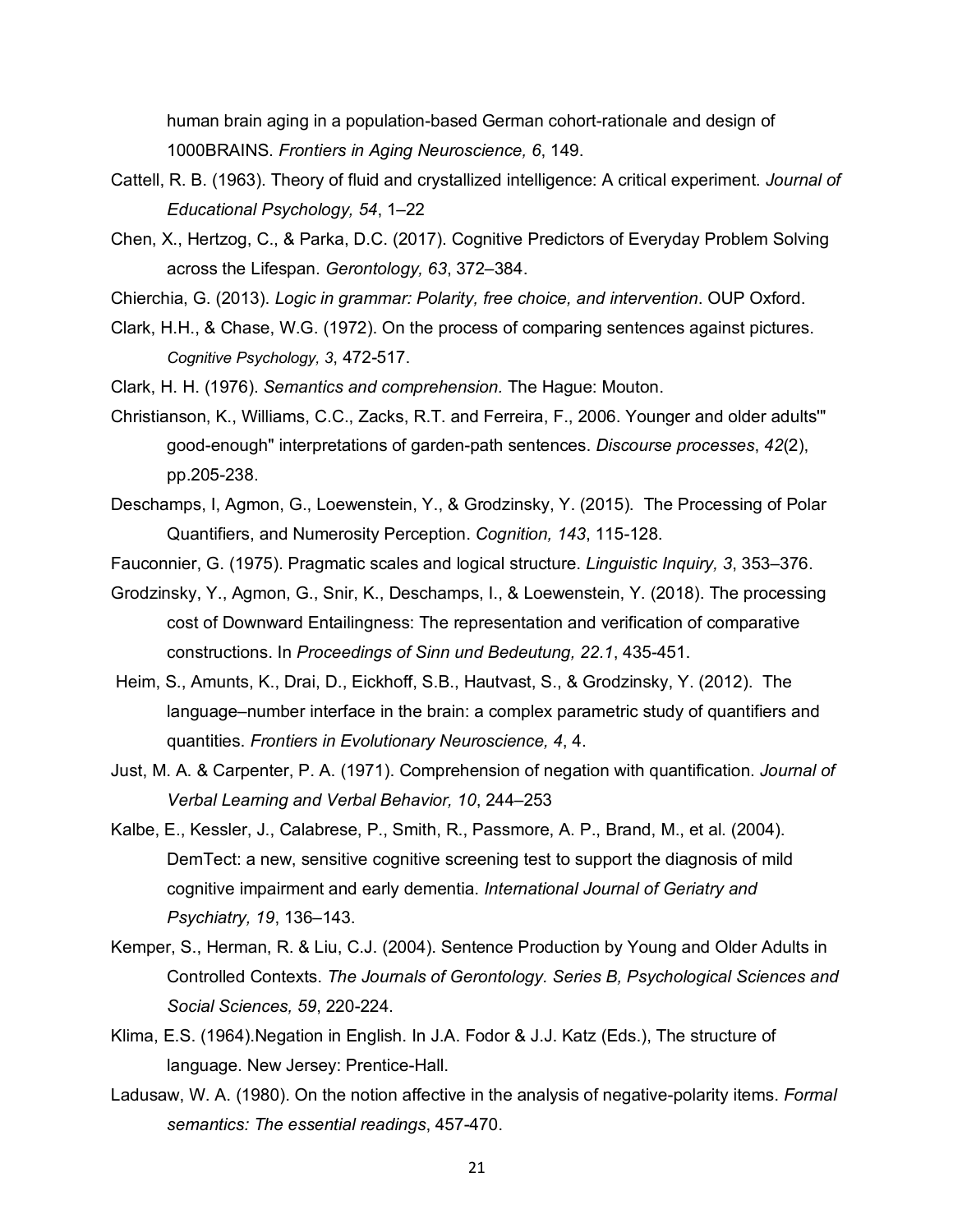- Lemaire, P., & Lecacheur, M. (2007). Aging and numerosity estimation. *The Journals of Gerontology. Series B, Psychological Sciences and Social Sciences, 62*, 305-312.
- Morris, J. C., Heyman, A., Mohs, R. C., Hughes, J. P., van Belle, G., Fillenbaum, G., et al. (1989). The consortium to establish a registry for Alzheimer's disease (CERAD-NP). Part 1. Clinical and neuropsychological assessment of Alzheimer's disease. *Neurology, 39*, 1159–1165.
- Moxey, L. M., Sanford, A. J., & Dawydiak, E. J. (2001). Denials as controllers of negative quantifier focus. *Journal of Memory and Language*, *44*(3), 427–442.
- Mukherjee, P., Leroy, G., Kauchak, D., Rajanarayanan, S., Romero Diaz, D.Y., Yuan, N.P., Pritchard, T.G., & Colina, S. (2017). NegAIT: A new parser for medical text simplification using morphological, sentential and double negation. *Journal of Biomedical Informatics, 69*, 55-62.
- Orenes, I., Moxey, L. M., Scheepers, C., & Santamaría, C. (2016). Negation in context: Evidence from the visual world paradigm. *Quarterly Journal of Experimental Psychology*, *69*(6), 1082–1092.
- Oschwald, J., Guye, S., Liem, F., Rast, P., Willis, S., Röcke, C., Jäncke, L., Martin, M., & Mérillat, S. (2019). Brain structure and cognitive ability in healthy aging: a review on longitudinal correlated change. *Reviews in Neurosciece (epub ahead of pring).* doi: 10.1515/revneuro-2018-0096.
- Rönnlund, M., & Nilsson, L.G. (2006). Adult life-span patterns in WAIS-R Block Design performance: Cross-sectional versus longitudinal age gradients and relations to demographic factors*. Intelligence, 34*, 63–78.
- Rönnlund, M., Nyberg, L., Bäckman, L., & Nilsson, L.G. (2005). Stability, growth, and decline in adult life span development of declarative memory: cross-sectional and longitudinal data from a population-based study. *Psychology and Aging, 20*, 3-18.
- Salthouse, T.A., & Meinz, E.J. (1995). Aging, inhibition, working memory, and speed. *Journal of Gerontology Series B: Psychological Science and Social Science, 50*, 297-306.
- Salthouse , T.A. (2009). Decomposing age correlations on neuropsychological and cognitive variables. *Journal of the International Neuropsychological Society, 15*, 650 – 661 .
- Salthouse, T.A. (2010). Selective review of cognitive aging. *Journal of the International Neuropsychological Society*, *16*, 754–760
- Salthouse, T.A., Pink, J.E., & Tucker-Drob, E.M. (2008). Contextual analysis of fluid intelligence. *Intelligence, 36*, 464 – 486 .